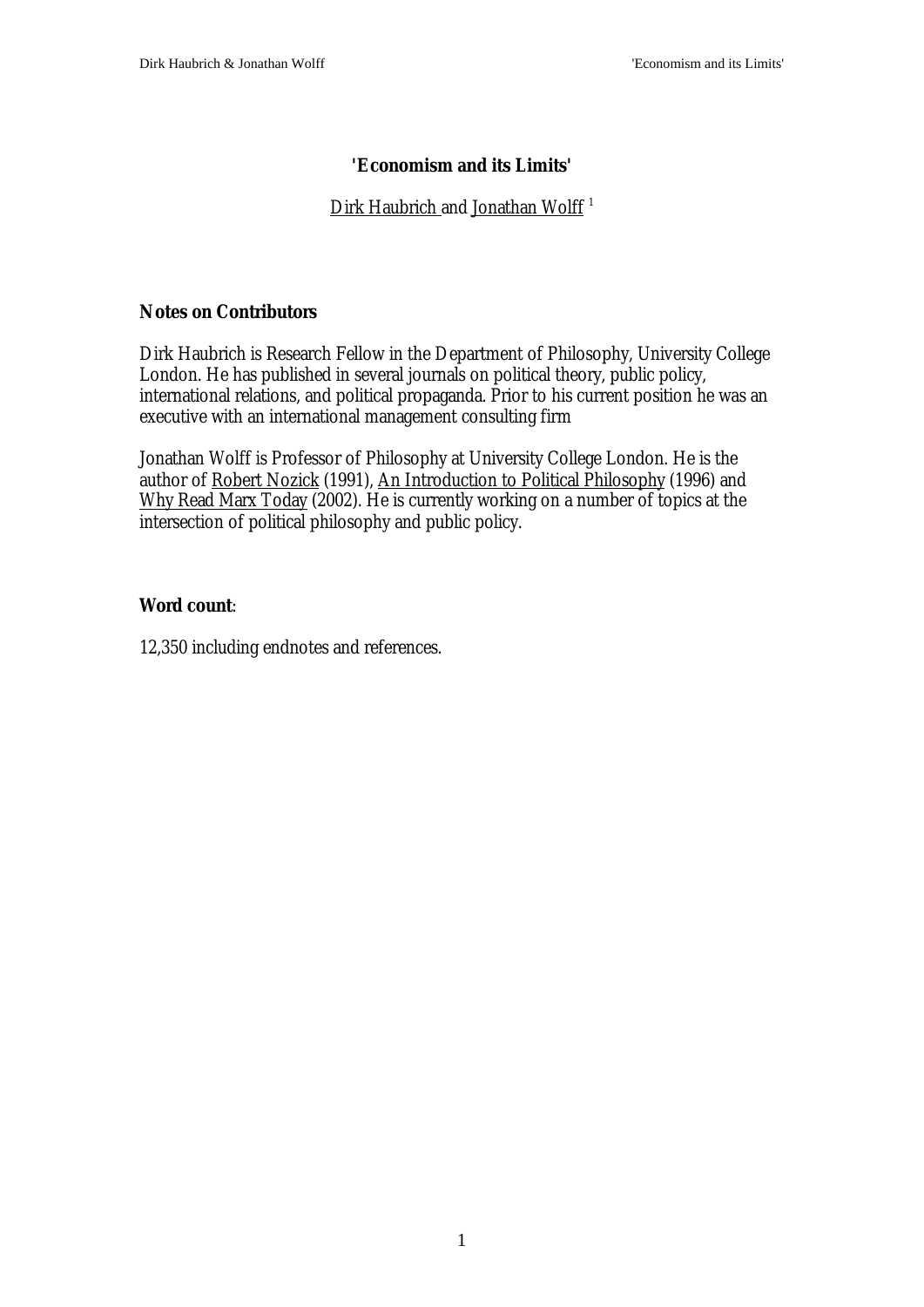### **INTRODUCTION**

In its broadest sense, 'economism' is the claim that decision makers and theorists have overestimated the contribution that the economic realm can make to policy making. Given a society's limited resources, public policy often requires taking decisions among conflicting desires and goals. How best to make such choices - the 'allocation of scarce resources among competing ends' - has troubled analysts for quite some time, and economics has been a sought-after discipline to provide guidance in that endeavor. Government agencies, unlike private corporations, do not face the danger of bankruptcy when implementing a policy that is not efficient and often find their budget constraints 'softened' (Kornai 1986). While private firms have to minimize their costs due to external market pressures exerted upon them, few such pressures exist for government agencies. Hence, inefficiency tends to be more severe and prolonged than in the private sector (Leibenstein 1966)*.* Given that in some welfare states the allocative sector can be as large as half of GDP and that it requires an extensive bureaucracy with a plethora of laws and regulations, the quid pro quo question of how most efficiently to organize it is undeniably imminent.

The application of private sector management techniques, discussed in chapters VI.3 and VI.6 in this volume, has been heralded as pointing into the right direction. The incorporation, privatization, marketization and deregulation of public services and the reassigning of policy responsibility from bureaucratic administrators to the most costeffective private bidder through 'temporary contracts' were seen as methods to ascertain the desired levels of efficiency. They were based on economic evaluation techniques that enabled policy makers to identify, measure, value and compare the consequences of alternative policy programs.

These economic evaluations can be seen as proceeding through a number of stages. First, for any proposal under consideration, including the option of doing nothing, a qualitative statement of its expected costs and benefits is to be provided. Second, each cost and benefit should be rendered in quantitative form. Third, each quantity should be translated into a common currency (usually monetary values). Fourth,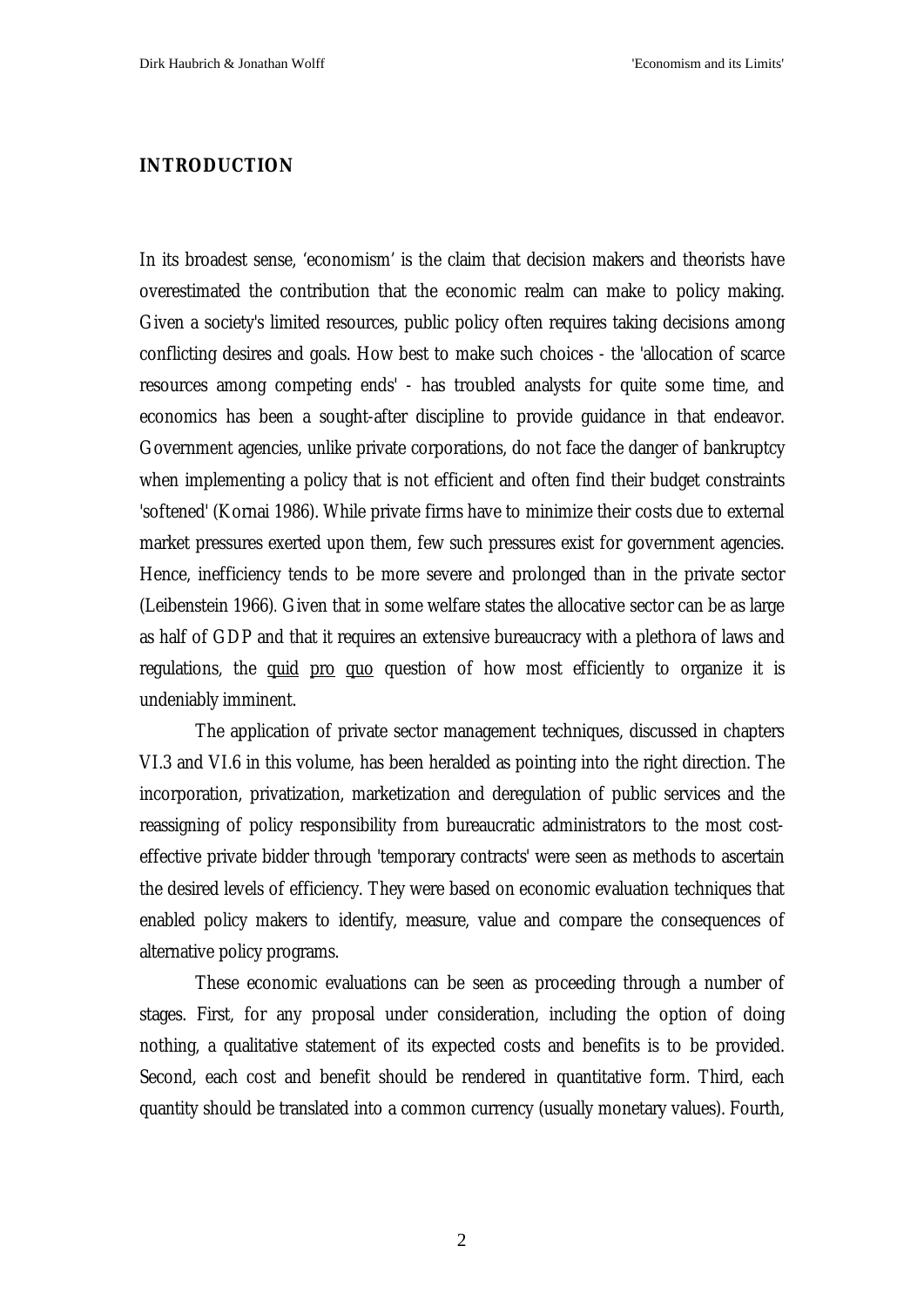the total expected costs or benefits should be calculated. Finally a decision should be taken on the basis of which proposal produces the greatest sum of benefits over costs, so understood. The first stage seems essential to any rational decision-making process, but each further stage is highly contested.

In this chapter we will address difficulties that these phases give rise to in theory and practice. We will do so against the background of the most popular economic evaluation technique currently employed in policy making, that of cost-benefit analysis (CBA). After setting the scene, in section one, with a brief outline of the meaning of economism as a term and concept, section two will explore the issues related to the measurement and monetary valuation of the items that are to be included in economic evaluations (what we might call the valuation problem). To be sure, if the methodology of economic evaluations is not to be arbitrary or fetishistic, some connection between the currency of evaluation and human well-being, at least broadly conceived, must be established. After all, the monetary value of a good reflects the strength of individuals' preferences for that good, which in turn is a measure of the welfare provided by it. Implementing this rationale exposes serious weaknesses, however. They must not go unnoticed and require comprehensive exploration. Section three will then deal with the problem of comparing costs and benefits across lives (what we might call the commensurability problem), while section four outlines the issue of how individuals' values as human beings might be overridden by economic evaluations (the intrinsic value problem). Although these charges can be brought against any policy domain to a greater or lesser degree we will place them into the specific context of healthcare provision and environmental regulation so to make the discussion more tangible. In the concluding section we will then develop a set of recommendations that we would want economic approaches to public policy to follow if the pitfalls of economism are to be avoided.

### **I. ECONOMISM AS A TERM AND CONCEPT**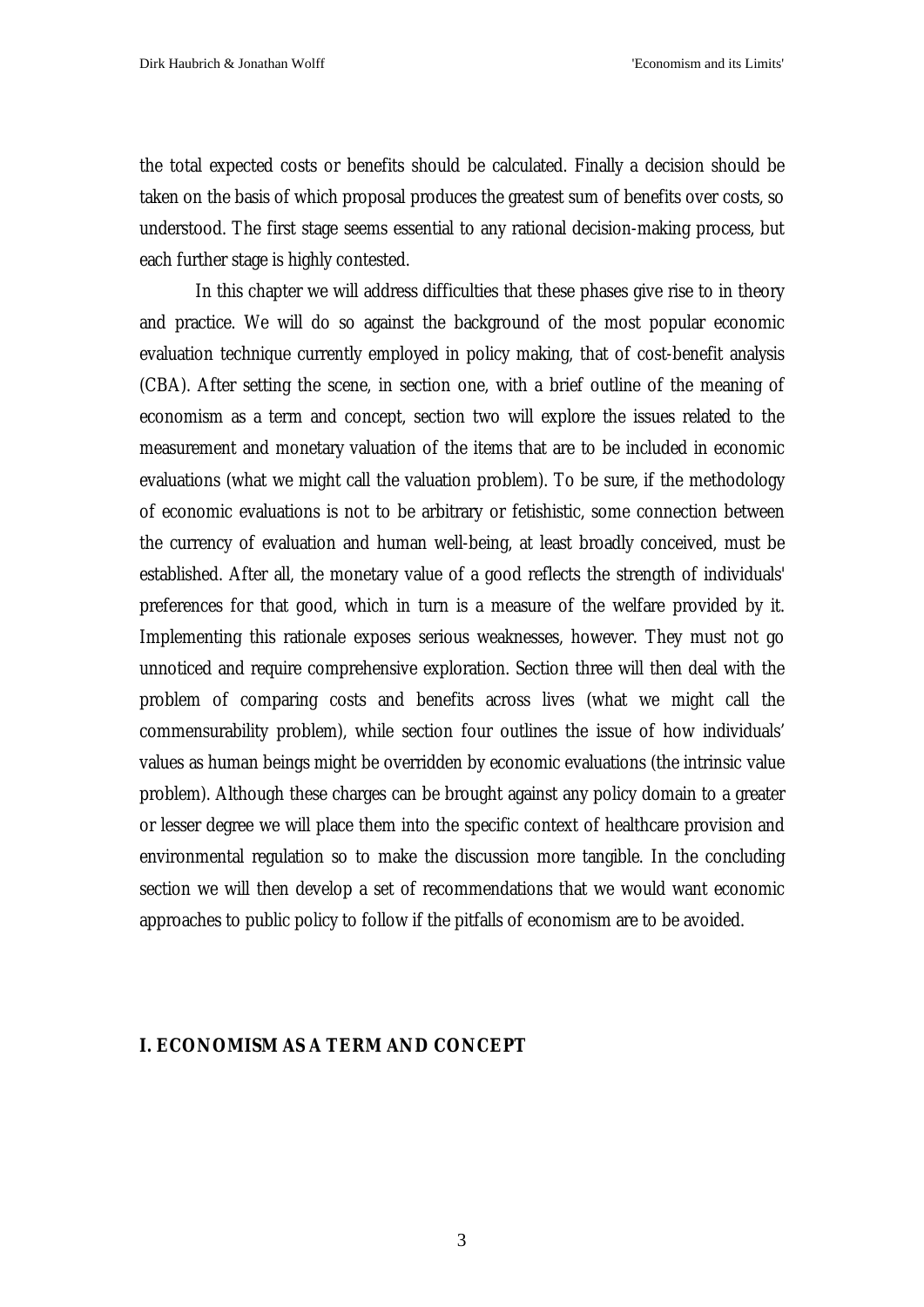Claims of economism can come in two disguises. The first is a psychological account about the motivation that drives human action, which is assumed to be predominantly spurred by economic motives so to improve one's own material well-being. First introduced in this sense by communist intellectuals at the beginning of the  $20<sup>th</sup>$  century, economism was seen as an antipode to class-consciousness, ideology and political activity. Sections within the socialist movement were accused, for example, by Lenin (1964, 29) and Gramsci (1971, 165) of betraying their common cause because they were too happy to settle for better economic terms and conditions on which to sell their labor power, found cozy arrangements with capitalist industrialists, and generally refused to engage in the more demanding revolutionary struggle to obtain political power. More muted instances of this account are still heard today: trade unions are said to direct their behavior depending on the extent to which employers are willing to raise salaries for their members; and political parties are accused of obtaining funds from pressure groups to sponsor the voting campaigns of their candidates - in exchange for which they support policies that these economic interests favor and at the expense of satisfying the preferences or their constituents.

The second account, which we are henceforth concerned with in this chapter, refers to the theoretical foundations on which public policy is and should be built. Economism understood in this political theory sense lays blame on public policy for delineating economic efficiency as the predominant policy objective; for applying elaborate economic tools to identify the policy option best suited to achieve that goal; and for relying on the market, or some proxy, as the institution best equipped to set the required framework. The policy choices made as a result, so the claim goes, trump, or at least reduce, other important values that guide human behavior and that society might therefore uphold, such as solidarity, community, equality or friendship (Henderson 1996).

The emphasis on economic efficiency became particularly noteworthy in the 1980s, when the new center-right governments that had come into power in the US, the UK and Germany started to subject their public expenditures to much more stringent economic scrutiny. They saw the expansion of the welfare state in previous decades as having had adverse effects on economic efficiency and international competitiveness,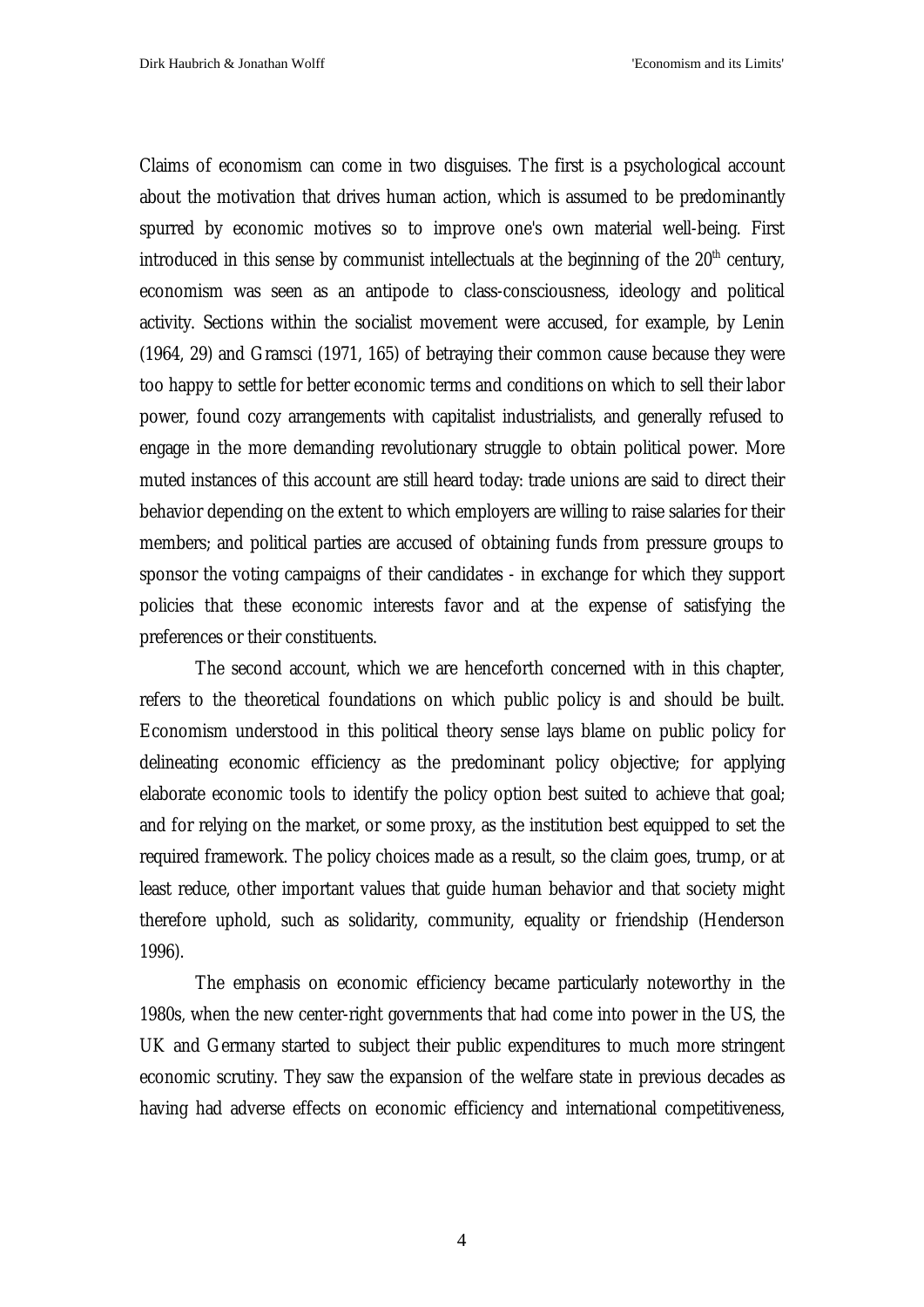which has thus become a source of major economic problems, including declining productivity growth and high levels of unemployment (Okun 1975). Hence, governments decided to cut public spending and taxes and to reassign responsibility for individual well-being from the state to the individual. Investments into public services such as health, transport and education dropped dramatically and were kept at low levels for many years to come.

Two decades later many industrialized countries were rewarded in their economic policies with substantial increases in output of products and services as well as greater international competitiveness. These successes came at a considerable price in terms of domestic income distribution however. For although the causal link between high levels of equality and low levels of efficiency has been contested as 'elusive' (LeGrand 1991, ch. 3), the two countries most concerned about efficiency and the free market experienced above average shifts in income distribution: in the UK, the so-called 'Gini-coefficient', a common statistical index in the social sciences to measure diversity and inequality in income and wealth within a society, rose from 0.25 in 1979 to 0.35 in 2000, while the US saw an increase from 0.36 to 0.43 over the same period (Coudouel and Hentschel, 2000).<sup>2</sup>

The ramifications of greater inequality and competitive pressure were not only felt by the poor and vulnerable. A general dissatisfaction grew among citizens with the absence of rewards that they, at least in the long run, anticipated in exchange for the sacrifices and hardships they increasingly incurred in daily life. The discontent became widespread, uniting individuals with diverse agendas against the ramifications of domestic as well as international economic policies. The unprecedented demonstrations the world saw at the end of the millennium in Prague, Seattle, Genoa, and Washington among others, united the most unlikely bedfellows: farmers complaining about the decline of rural communities found themselves standing shoulder-to-shoulder with 'deep ecologists' demanding sensible stewardship of the resources and value that nature offered. And while feminists decried the absence of the value of household labor in economic calculations, religious leaders raged against the portrayal of human beings as intrinsically motivated by hedonistic interests. By that time, then, the claim of economism no longer emanated from within the political left, as it had done during Marx's and Lenin's time, but cut well across the political left-right spectrum.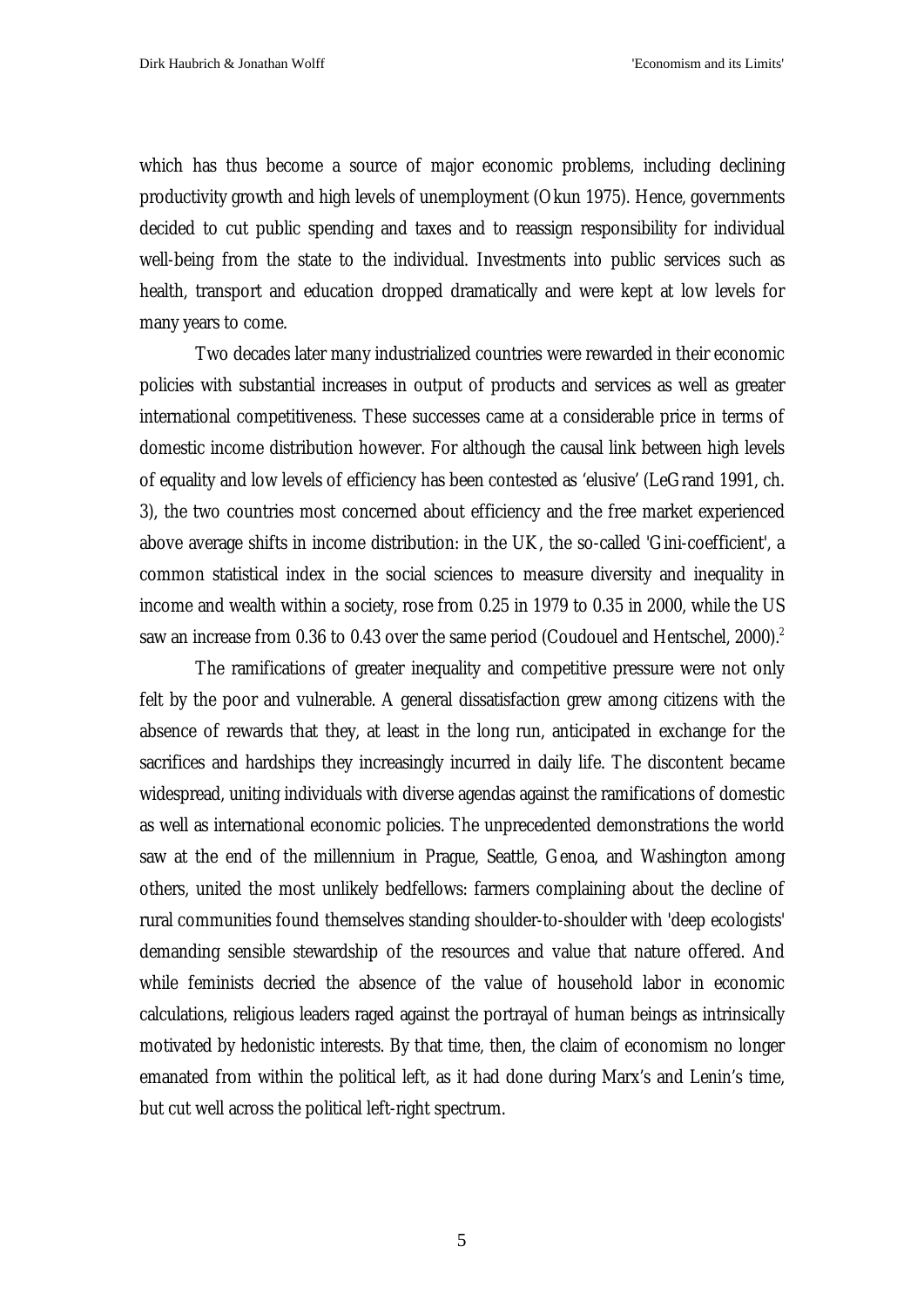The methodological and philosophical difficulties that we will draw out in this chapter will go some way to shed light on the reasons for the public's discontent with economistic policy approaches. A suitable starting point to do so is to examine the evaluation method most commonly employed to ensure that desired efficiency levels are achieved, that of cost-benefit analysis (CBA).<sup>3</sup> CBA enables analysts to exploit a set of analytical tools used in economics and econometrics to evaluate project investments and policy options and has been made a legal prerequisite in most countries. In the USA, for example, a comparison of costs and benefits has been recommended since the Roosevelt administration. Executive order 12991, signed by President Reagan in 1981, later codified CBA as a requirement for agencies when conducting risk assessments in health, safety and environmental regulation (Smith 1984; PCCRA 1997; for the UK: HM Treasury 1997).

There is a large body of literature available dealing with CBA, some of which dates back to the 1920s, when large-scale engineering projects in the US required some type of project evaluation. Although CBA is not really a self-contained field of economics but sits somewhat uneasily between several scholarly discourses including philosophy, psychology and politics (Adler and Posner 2001; Layard and Glaister 2001), the central procedures of CBA have been predominantly defined by economists. The standard introductory textbook, too, has been written by an economist (Mishan 1972) and is now available in its  $8<sup>th</sup>$  imprint. While the scope of CBA was often confined to costs and benefits that accrued to a single enterprise only, Mishan soon demanded that CBA be carried out in such a way as to include all known costs, external or internal, and be "concerned with the economy as a whole, with the welfare of a defined society, and not any smaller part of it" (p. 11).

Appreciating the effects on the welfare of the whole society, however, required of policy makers to apply ever greater levels of analytical sophistication so to be able to capture the additional dimensions by which societies have come to define said welfare – such as the environment, health, and safety, to mention but a few. As the remit for economic methodologies became therefore ever more expansive, additional problems, at operational as well as conceptual level, presented themselves. Sections II to IV will outline one of them each.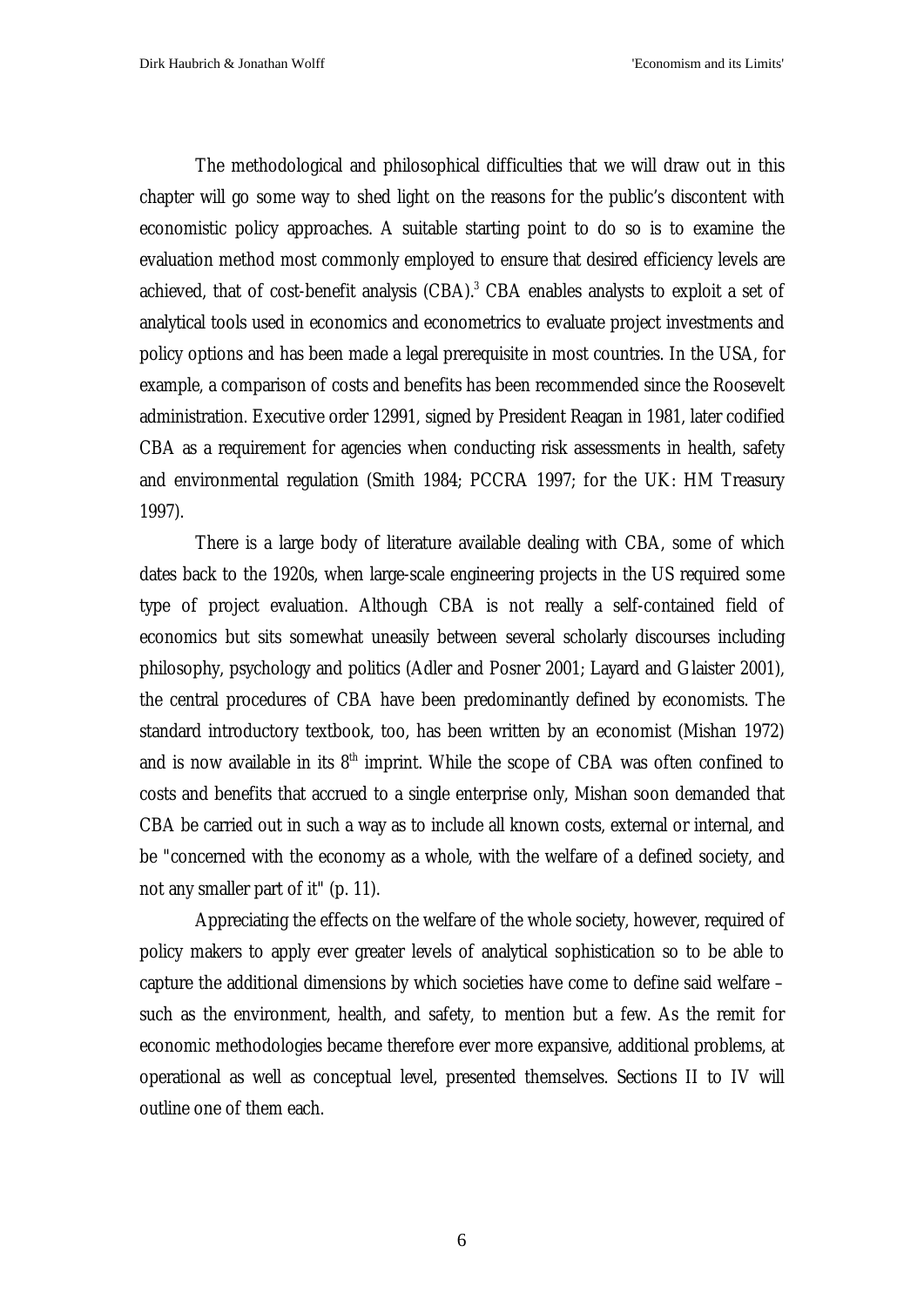### **II. THE VALUATION PROBLEM**

Economism, we have pointed out, is the charge that a theorist or policy maker has overestimated the significance of the economic realm. To accuse followers of CBA of economism is, then, to suppose that they have made some sort of mistake in applying their economic rationale; most likely one of reductionism, in which some value important to societal well-being is either incorrectly reduced to a monetary metric or ignored altogether. This is what we might call the valuation problem, and one area in which this criticism has been made is the policy domain of environmental regulation.

When public policy involves decision-making about ecological systems, the prices for the natural services and goods required to implement a policy option need to reflect the true costs incurred in their creation, not only those that are reflected in market prices. Through an analysis of costs and benefits that incorporates these externalities, policy makers try to ensure that a certain stock of natural resources can be maintained, including the quality of soil, ground and surface water, land biomass, and, possibly, the waste-assimilation capacity of the receiving environments (Hanley and Spash, 1993). As part of a CBA, the costs and benefits of alternative policy options need to be measured. To do so, quantitative relationships between, for example, pollution exposure on the one hand and some human or ecological response on the other are needed to estimate the marginal change the policy will bring about.

This can be a substantial endeavor because, contrary to a CBA carried out by a firm, public policy decisions have to include the impact not only on a corporate entity but on wider society as well. The crucial feature of some of the goods in need of valuation is that we care about them - such as clean air and water, the countryside etc. but they are not traded in commercial markets and therefore have no market price. Many of nature's services fall into this category of public goods (Hardin 1982): while they are consumed jointly, no one can be excluded from using them ('non-excludability'), and one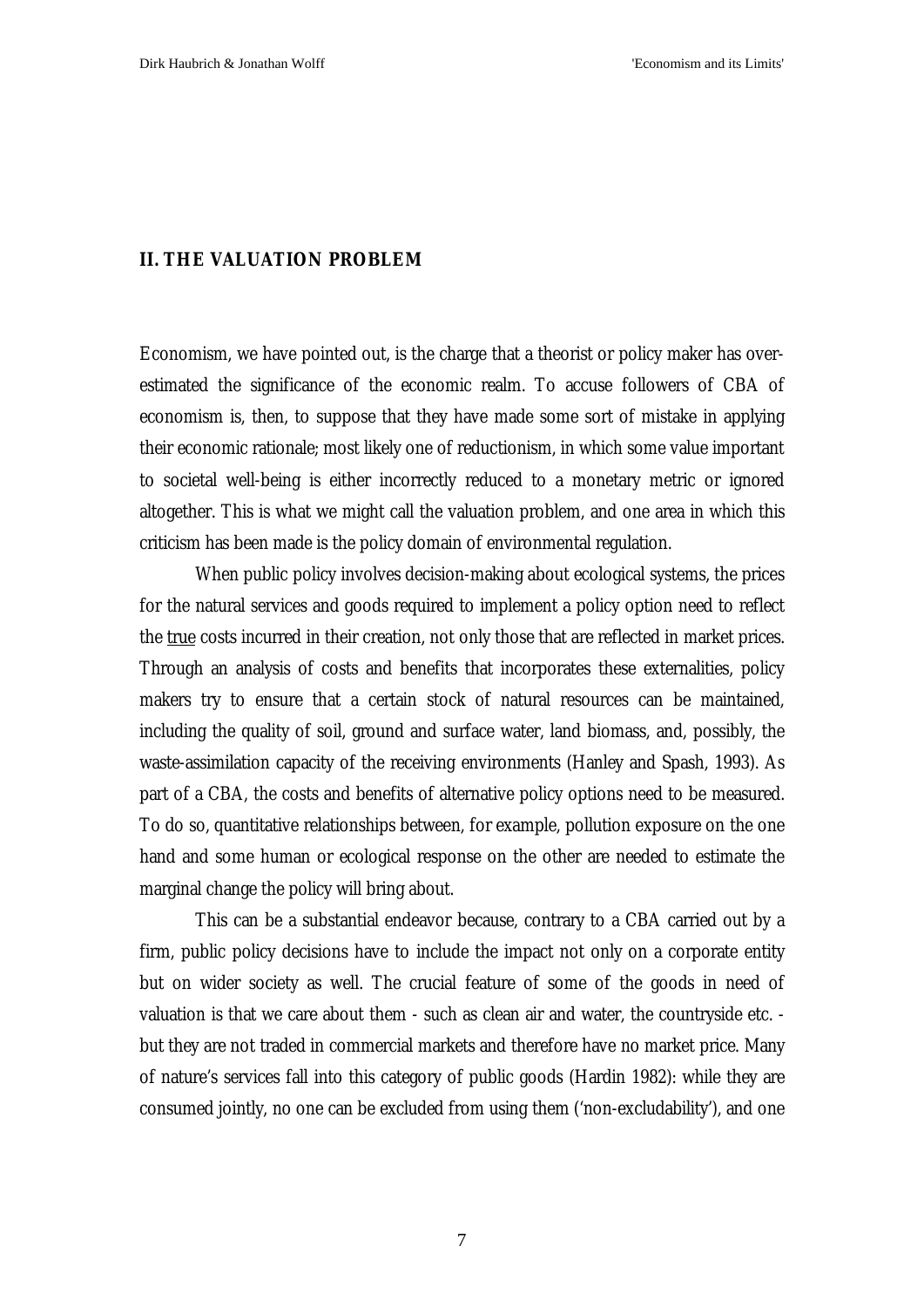person's use does not limit another's ('non-rivalry' or 'non-divisibility'), at least up to some congestion point. Tangible natural resources that are traded in a market represent only a small part of the services that nature provides. Our ecosystem, with its abiotic (i.e. nonliving) and biotic (living) components such as climate, soils, bacteria, plants and animals, provides additional services from which the human population, either directly or indirectly, derives benefits. They include raw materials and waste assimilation of course, but also entail functions usually not included in CBAs, such as hydrological flows, regulation of global temperature, biological control, nutrient cycling, to mention but a few.

The reason for their absence is due to problems economists and policy makers face with the accurate estimation of the value of these services. In the past decades, several attempts have been made to address this issue, and a number of valuation techniques have been advanced that examined revealed behavior in a market. The intention has been to assign a monetary value to both the stocks of natural assets and their use as material inputs and sinks for waste residuals. Most of these methods are only applicable to limited contexts and therefore have their particular strengths and weaknesses. Such is the case for the 'Travel Cost Method', which establishes a relationship between the costs individuals are willing to incur to visit resources with recreational functions; 'Hedonic Pricing' for goods the value of which can be inferred from a proxy-good in the market - such as property values indicating the costs of noise levels in a given neighborhood; and 'Opportunity Costs' where one resource use precludes another (for a concise overview see Turner et al. 1994, 114-27).

A significant advance towards a more universally applicable method was made when, from the 1960s onwards, 'Contingent Valuation' (CV) was introduced as another valuation technique, which was not based on individuals' revealed but on their stated references. With CV, economists sought to create hypothetical markets for all goods traded outside the market system, by asking people what they would pay, if there was a market and they had to (Arrow et al. 1992). Contingent Valuation is an umbrella term that covers divergent methodological approaches but usually employs surveys to elicit respondents' value for a commodity and their willingness to pay (WTP) for the satisfaction of a preference or accept compensation (WTA) for forgoing its satisfaction.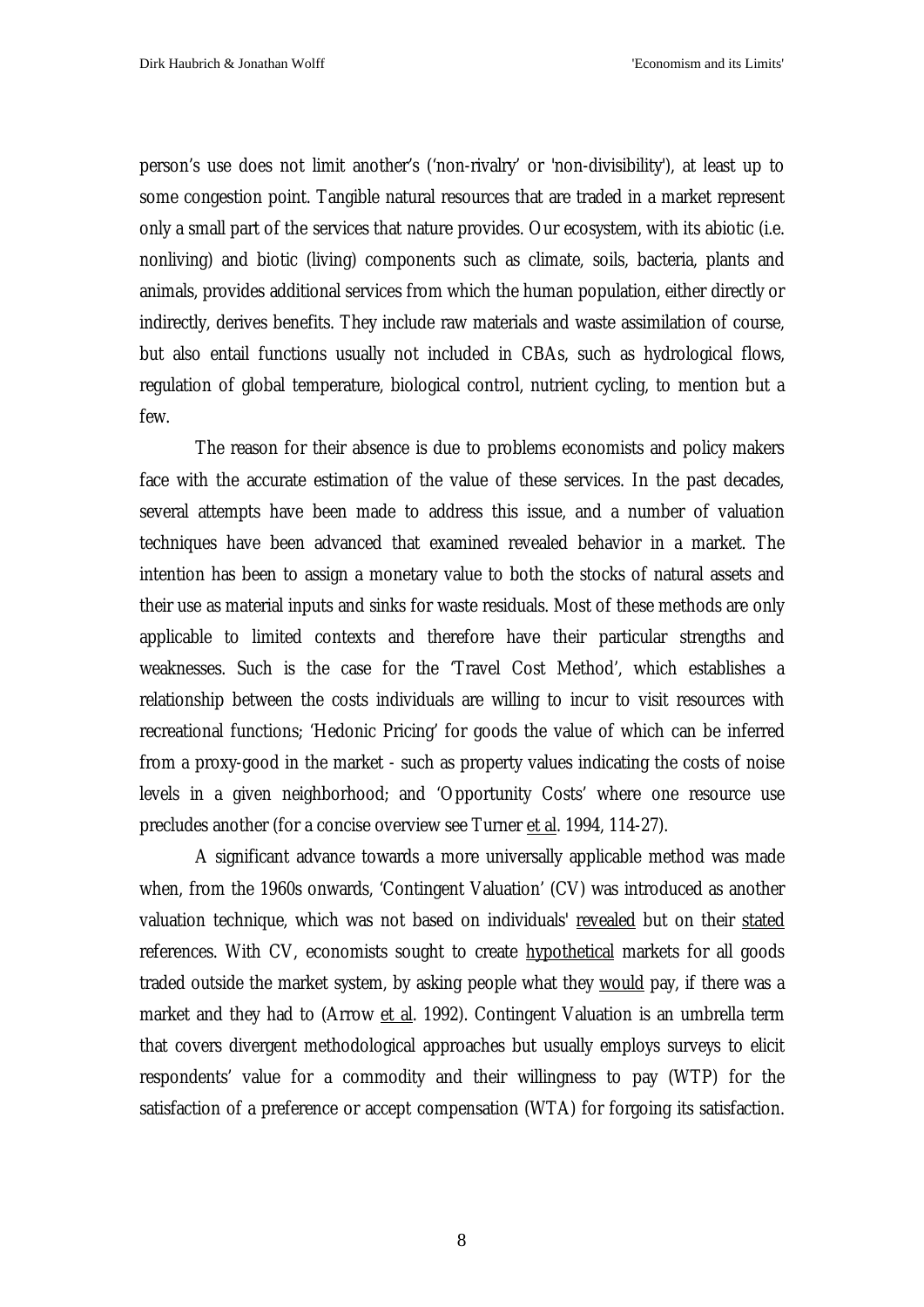With the help of CV, considerations of what policy choice might be in society's overall interest can be informed by economic evaluations such as CBA of how these values balance up.

These surrogate valuation methods established themselves very quickly in the academic and policy-making communities. They constituted a paradigm shift in economic theory, away from the study of actors' revealed preferences in the market (Robbins 1932) towards the study of stated preferences and human behavior in experimental settings. CV experienced continuous methodological improvements throughout the 1980s and 1990s reaching ever higher levels of sophistication and purported objectivity. Leading environmental economists such as Pearce (1993) in the UK and Kneese (1984) in the US have endorsed the suitability of this approach for public policy.

In the mid 1990s a team of researchers around Robert Costanza was then able to consolidate more than one hundred of such CV analyses so to produce the most comprehensive study to date on the value of nature (Costanza  $et$  al. 1997). They estimated that the annual value of seventeen different ecosystem services is equivalent to US\$33 trillion, with nutrient cycling (17,075bn) and waste treatment (2,227bn) at the top of the price list. The methods' success was not only confined to academic studies such as Costanza's, however. In the US, they also became a legally binding procedure on which, for example, compensation payments for the environmental damage inflicted by the 1989 Exxon Valdez tanker catastrophe were based. But as sophistication advanced, so did the controversies and debates surrounding the method, some themes of which are worth summarizing here.

First, there is the criticism advanced, for example, by Diamond and Hausman (1993) that WTP is an inadequate proxy for market prices because of the ambiguity and limited reliability of the stated preferences used in CV, as opposed to those revealed in a market. A price is the economic value beyond which people would cease to demand a good and spend their money on some other source of satisfaction instead. In an actual market, consumers' willingness and financial constraints sets the price at which goods are exchanged in such a way. In a CV setting this is not necessarily the case. The US\$33 trillion price tag that Costanza et al. have put on nature does not fulfill this requirement.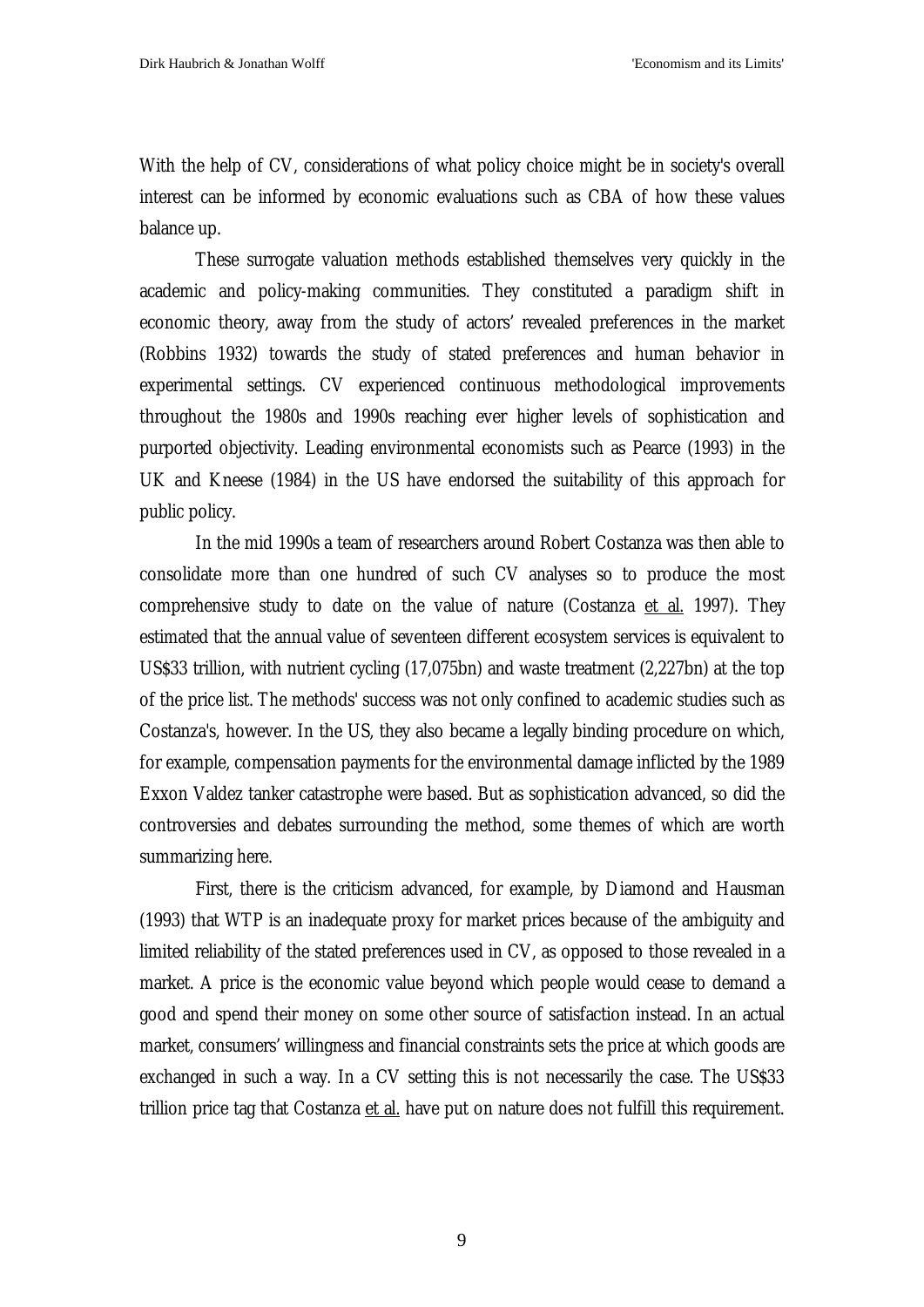If these ecosystem services were actually be paid for, the global price system would be very different from what it is today. The implication of Constanza's analysis is that, in trying to replace these services, global GDP, which currently stands at US\$18 trillion, would need to increase by a further US\$33 trillion, without immediate increase in material possessions that individuals would be able to experience qualitatively or quantitatively in exchange for the higher prices that they would have had to pay.

This objection has some merit because CV is by definition a hypothetical approach, with hypothetical markets, a hypothetical provisioning of commodities and hypothetical payments. As Hayek (1975) had already explained for the related case of collectivist economic planning, individuals cannot articulate their preference independent of the context for action that the market place supplies. The difference between hypothetical statements of value and those that are obtained when real economic commitments would have to be made can never be known. Hypothetical bias is not the only weakness of CV, however.

Second, there is a set of criticisms directed at the assumption underlying survey methodologies that coherent preferences on policy issues are susceptible to valuation and extractable through interviews or questionnaires. However, uncertainty, the novelty of the survey situation, question construction, and phrasing often make public opinion on policy issues unintelligible if not misleading. Once a particular machinery for making social choices from individual tastes is established it might be in the individual's strategic interest not to reveal her real preferences (Neumann and Morgenstern 1947). To borrow a well known example from another sub-field of political science, once a society has established a first-past-the post electoral system, citizens are likely to vote for the less desirable major party candidate instead of the minor party candidate they really favor. Underestimating the methodological difficulty of encoding such context-laden statements is therefore difficult, and CV could not possibly do justice to policy proposals aiming to launder them.

Third, the deficiencies of applying CV to economic decision making points to the more fundamental issue whether public policy should be sensitive to preference satisfaction at all - no matter whether hypothetically stated or actually revealed in a market (Sagoff 1988). CBA functions on the basis that an allocation of resources is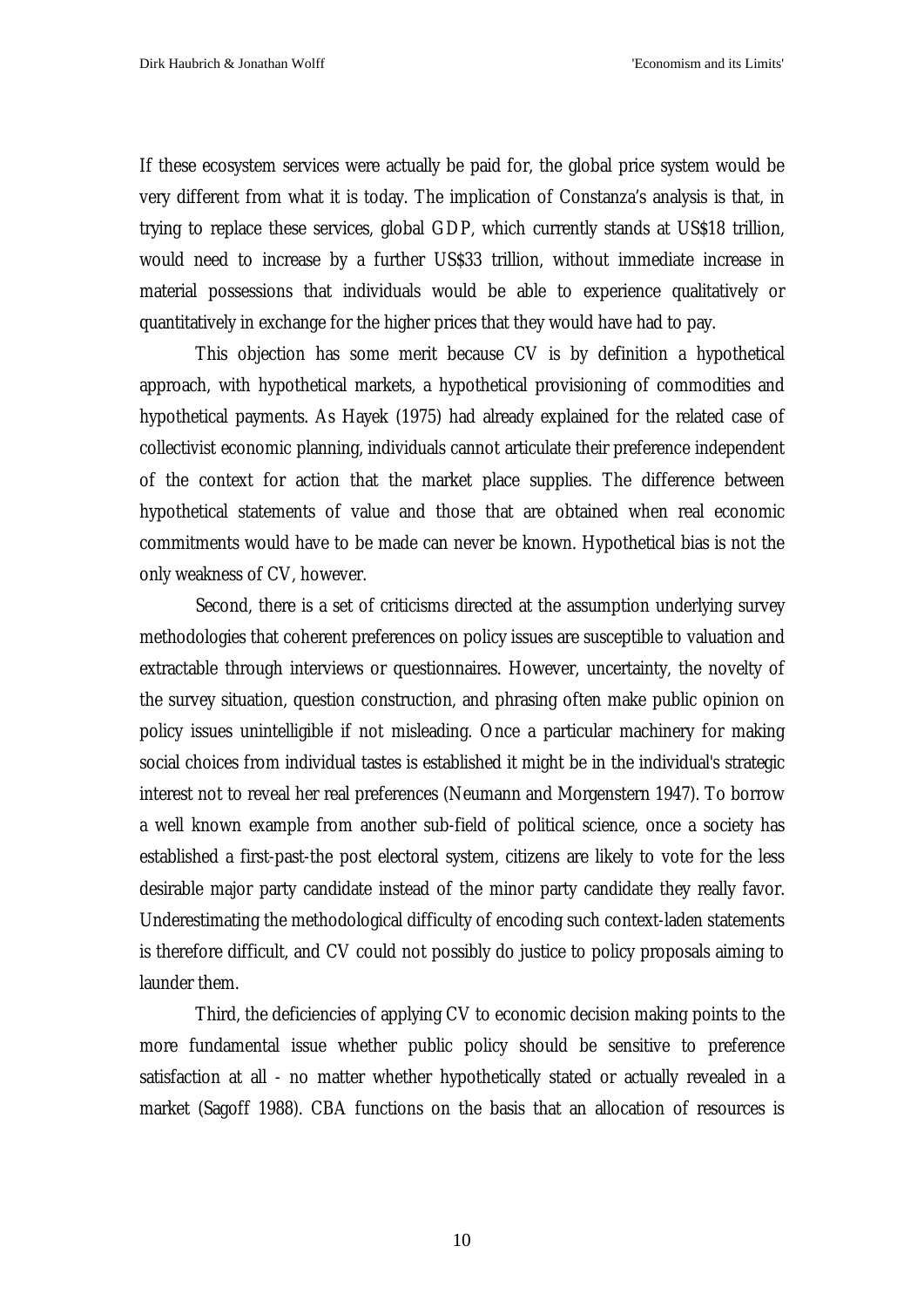preferable if people's preferences are better met. This view is founded on the economic assumptions inherent in consumer choice theory that, first, an individual consistently knows what she needs (usually referred to as the 'rationality' ideal), and, second, that her well-being depends on her subjective sense of satisfaction, which is best achieved by letting her preference determine the use of a society's resources (the 'consumer sovereignty' ideal). It is then possible to define an economic function for that individual such that the benefit of an alternative is greater than other alternatives over which it is preferred. These assumptions underpin not only the branch of economics, usually referred to as 'normative welfare economics', that we are concerned with in this chapter. But general economic theory, too, has relied on these assumptions to explain why the autonomous consumer acting in the free market is a better judge of her utility than a central planner. These assumptions have allowed practitioners and theorists in the field to derive the shape of demand curves and explain the efficient functioning of the market (Samuelson 1948; Lipsey and Christal 1999).

Scholars critical of the idea's moral credentials have attacked the naïve form of subjectivism inherent in the theory, which conceals well known facts about human nature: that the psychological mechanisms by which social causes are transformed into beliefs and preferences let individuals adjust their aspirations to their perceptions of possibilities, giving rise to the phenomenon of 'adaptive preference formation' (Elster 1983); that they might be malformed so that their satisfaction will inflict harm on themselves (the heroin addict; the gambler) or others (the murderer) and should therefore not be accepted as legitimate input into economic evaluations (Sen 1987); that preference satisfaction fails to accord the proper moral status to those beings – both human (e.g. children) and non-human (e.g. animals) that are incapable of expressing a preference; that people wrongly predict the effects of their own choices on their future well-being (Kahneman 2003); and that, finally, preference satisfaction endorses individual choice based on errors, ignorance or misinformation, as it is incapable of distinguishing them from those based on knowledge.

Consumers are, then, not always the best judges of their preferences, and WTP is a poor proxy for market prices: Policies should not always satisfy what respondents have stated as preferences at the outset. To Richardson (2001), these phenomena are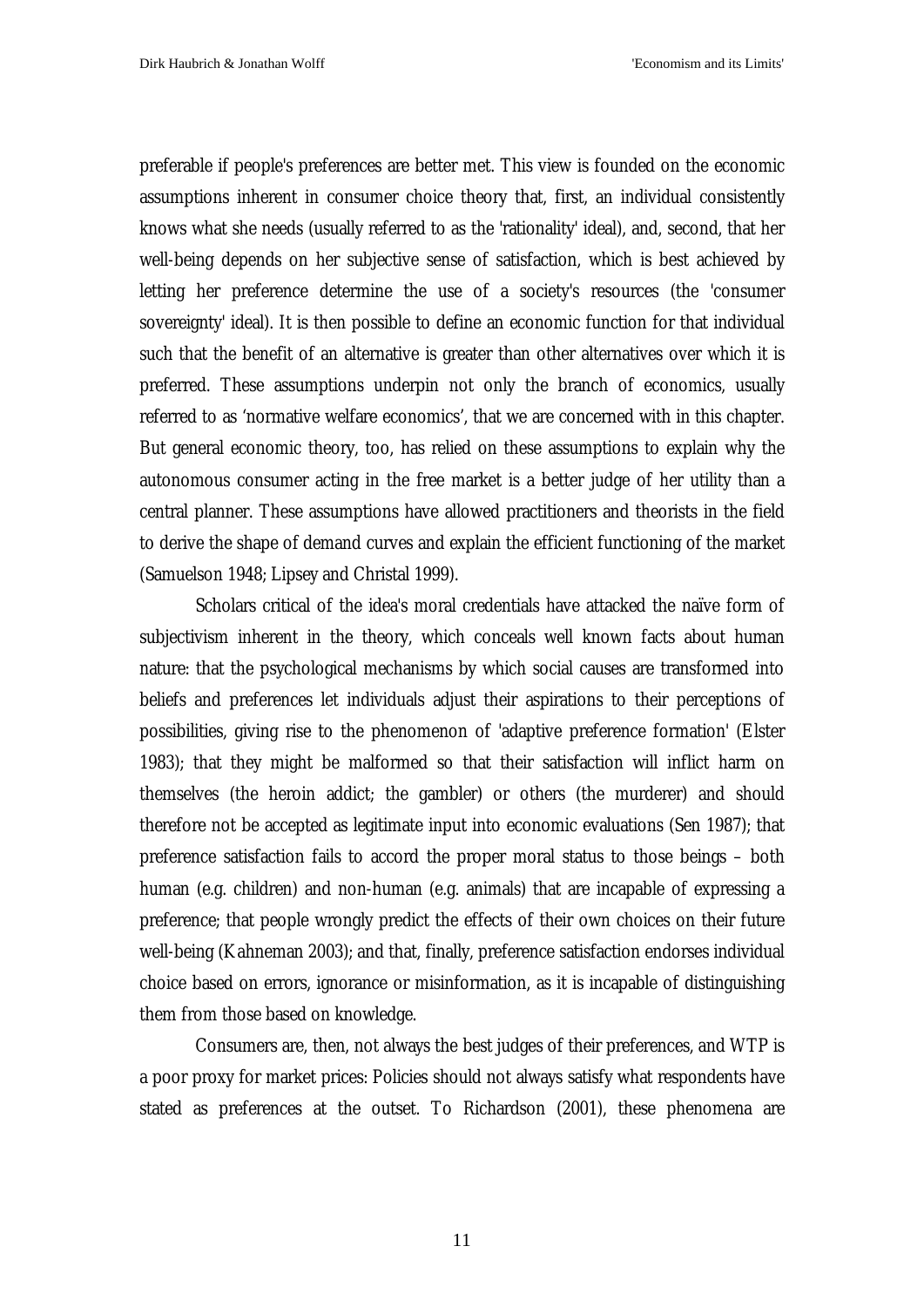understandable and can be attributed to consumers' 'incomplete thinking'. As consumers' experience grows, 'practical intelligence' allows them to continue deliberating about the pros and cons of policy options. They then expectedly overturn their preferences in light of new and better information, a fact about human nature that economic tools such as CBA are incapable of factoring in.

To be sure, some economists have concerns about the morally questionable results produced by the equal treatment of uninformed or malevolent preferences in their models. Yet they have failed to command widespread assent in the discipline. Mishan's standard textbook, for example, seems to be unsure whether, or how, questionable preferences should be treated (Mishan 1972, 386-8). These preferences are methodologically too meddlesome to deal with. As a minimum he is prepared to exclude from economic evaluations states of mind such as 'envy' or mere 'dislike'. Yet, as Rhoads (1999, ch. 9) shows, even that concession is not accepted among the majority of economists, who insist that no principle or law should constrain consumers' will and sovereignty.

Fourth, the valuation of nature begs the more fundamental and therefore rather well rehearsed question how to understand the concept of value in the first place. Assigning a value to nature requires the appraisal of fundamental philosophical issues about the role of economic value and human well-being. Economics and the market system, as the basis from which costs and benefits are imputed, are cultural phenomena that reflect just one way of perceiving the world, which is not necessarily shared by all. Nature can also be attributed what Krutilla (1967) has called 'existence value' whereby the survival of species itself is deemed to be worth protecting. Often, that value cannot be priced in real or hypothetical markets because the expected benefits do not accrue to those who might be asked to reveal or state a WTP for their preference. Respondents would have to perform the difficult conceptual exercise to determine the residual value of a good that they never have used and never will be using. Existence value is therefore not intelligibly assessed by either WTP, CV or markets.

Fifth, even if we cast aside the debate about existence value and assume that human well-being is accepted as the determining objective of valuation, it is still not clear that market prices indicate or reveal anything about the contribution they make to that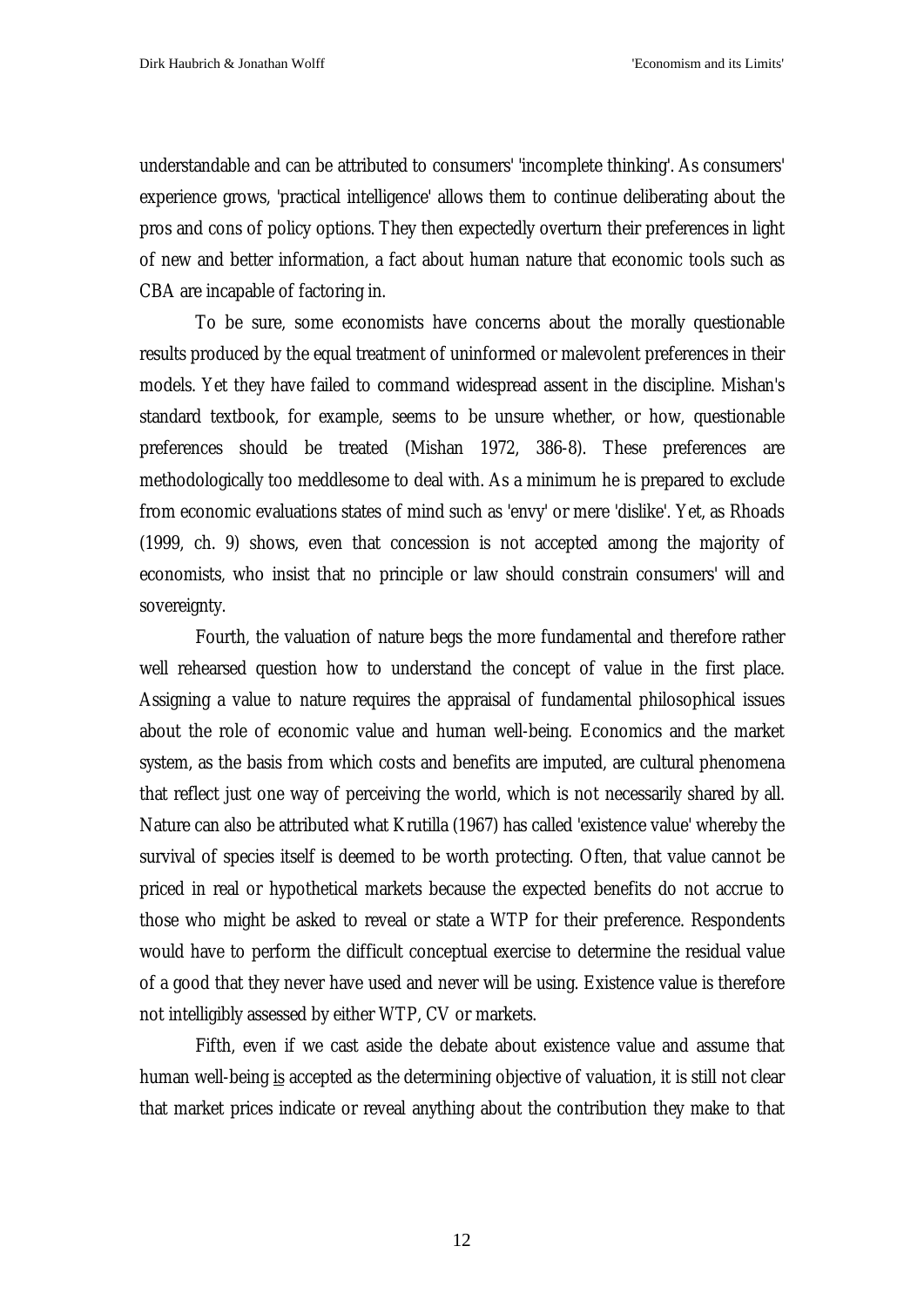goal in a substantive sense. As the  $18<sup>th</sup>$  century economist Adam Smith (1979) remarked with his 'water-diamond paradox', the term 'value' has two distinct meanings: sometimes it expresses the utility of some particular object, at other times the power of purchasing other goods which the possession of that object conveys. He called the former 'value in use' and the latter 'value in exchange' and observed that the things which have the greatest value in use (water) have frequently little or no value in exchange; and, conversely, those that have the greatest value in exchange (diamonds) have frequently little or no value in use. Exchange value bears no necessary connection to value in use. Yet, while the latter produces the benefit to individuals and thus augments society's wellbeing, it is the former that is used to impute values into economic evaluations such as CBA or, at the most aggregate level, into a nation's gross domestic product (GDP).

It did not take long for economists to develop 'marginalism' as an attempt to resolve the paradox: as water is not very costly to acquire and therefore consumed at high volumes (at least in developed economies), the marginal use value we obtain from an additional bottle is rather low; and so is the exchange value, the price, we are willing to pay for it. The exchange value of diamonds, in turn, is high due to the good's scarcity and the comparatively higher marginal cost an increase in its supply incurs. We consume diamonds at low volumes as a result and are afforded a high marginal use value for every additional unit we consume. Hence, exchange value and use value are, it is said, identical, provided we assess both at the margin and not in total. For the total value of water is, so the argument concludes, of course very high when a large volume of it is consumed, while the total value received from diamonds is relatively low when few diamonds are consumed.

This argument does not hold up to rigid scrutiny, however, as marginalism seems an odd concept to apply to many goods we use in daily life. The value (in affording happiness and contentment) of a teddy bear to a child, for example, or that of a wedding ring to its bearer cannot be adequately expressed by the exchange value that these items command in retail. Their use value is not meaningfully assessed through reference to the scarcity of teddy bears or the marginal value that a second or third ring might provide. For the particular case of environmental goods the additional problem presents itself that they are, for the most part, not traded in markets at all. There is no exchange value for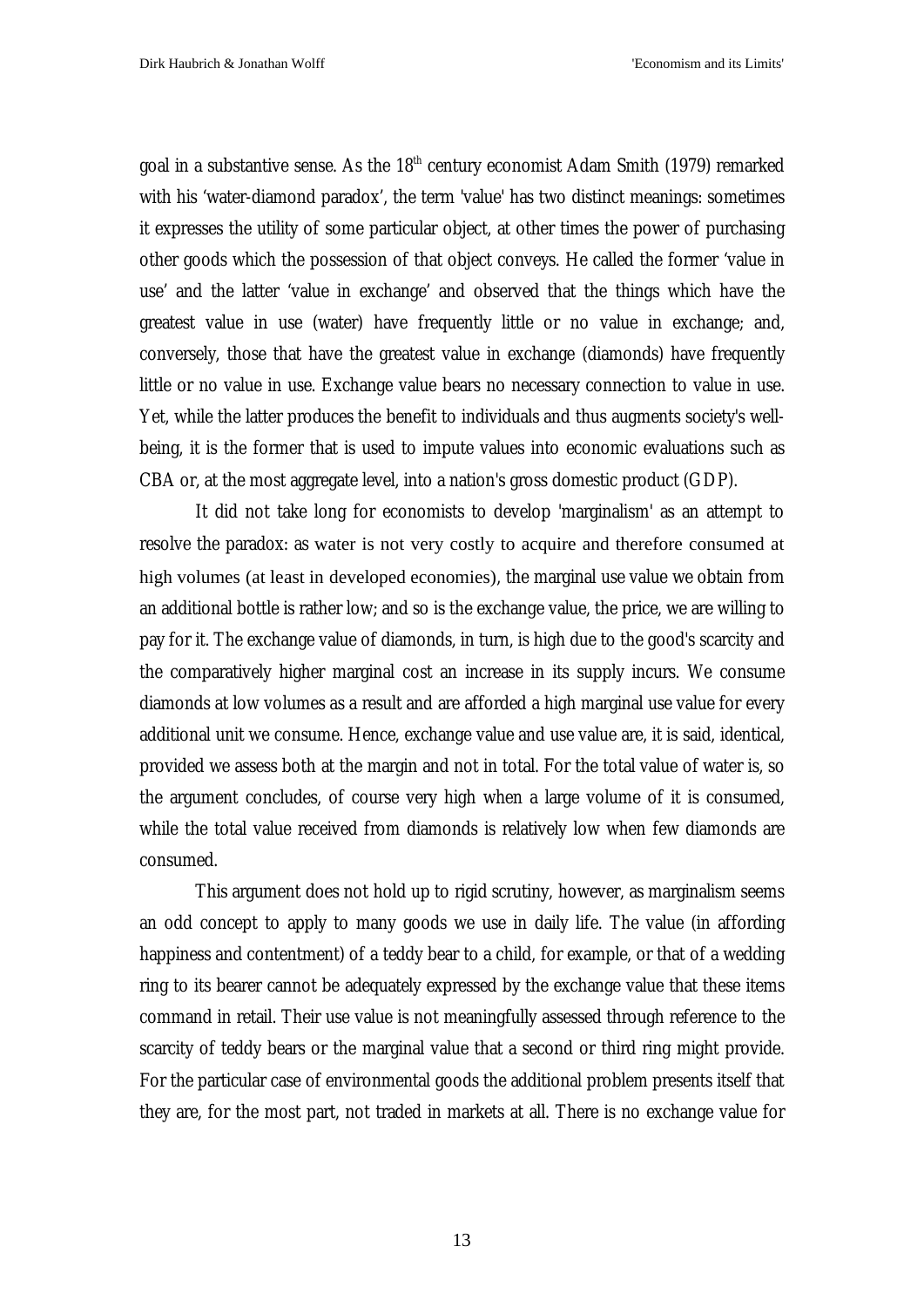the air that we breath or the solar energy that heats our planet, although both are required for our survival and are therefore of high use value to us. They are, in fact, socalled 'essential goods': the demand for air, water, and the sun is never zero, even at extreme prices. Under essentiality the maximum value in use of one additional unit of these goods is equal to total income, an assessment that is not true for most other goods that are used in the production process. It is therefore misleading to treat them in the same way as other goods. Hence, while exchange value and use value at the margin might be synonymous for some goods, they are not so for others, including those provided by nature.

In concluding this section, we should acknowledge, then, that the economic value of some goods cannot be ascertained; that for those goods for which valuation is possible economic value might not be a correct indicator for preference satisfaction or well-being; and that, even if it was, preferences are not always a suitable basis for public policy. The undermining of these assumptions calls into question the tools economists use to study efficiency. Conventional economic valuation is deficient and in need of improvement, or replacement, by a model that better reflects the interaction between the economy and the physical and biological world. Some important work has still to be done. At this point in time, policy makers need to be aware of the limits of the valuation of costs and benefits. Before we indicate some ways out of this impasse in the conclusion, a second issue area is worth being carved out.

### **III. THE COMMENSURABILITY PROBLEM**

Once attributes of well-being have been valued in the way discussed above, policy makers have to compound these attributes into a single aggregated standard so to decide who in a society should be given scarce resources. To do so, various attributes of individual well-being need to be commensurate across lives so that an increase in wellbeing for individual A can be weighed against the foregone improvement individual B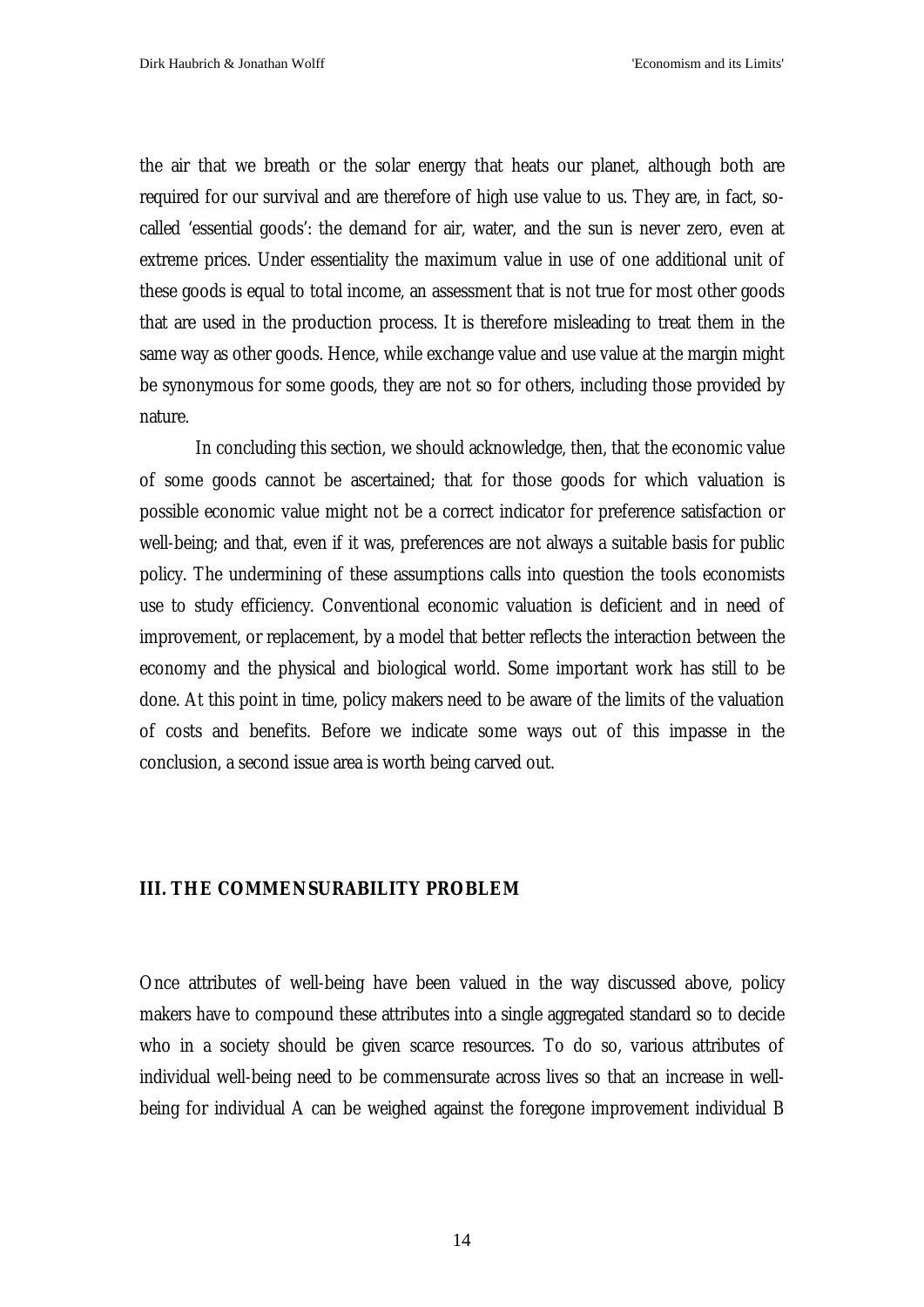would have experienced. This next phase in public decision making, however, gives rise to various issues that we will draw out against the background of healthcare as the second policy domain that governments tend to subject to economic evaluations.

The provision of healthcare is an activity different to other policy domains on many levels, with important ramifications for the applicability of economic evaluations. Individuals do not willingly enter the healthcare market as they do for other services that governments might provide. Nor do they know when they will be in need of healthcare or what form of healthcare they will then require (Arrow 1963). As patients rarely have experience from previous purchases of healthcare, these decisions are, in general, not made by the consumer either but by a doctor. The doctor is also seen to be better equipped to calculate the many probability terms involved in alternative treatments. In economic parlance, she acts for the patient as an agent, a special relationship that creates two important dissociations.

First, the consumer becomes dissociated from the market. Healthcare services are sought after not based on preferences of the consumer alone, as indifference map demand theory in economics would assume, but they are either split or based solely on those of the agent (Mooney 1992, 67-82). Price formation theory, too, is repudiated as the consumer is rarely able to make a rational, informed choice in the market. He has only little information about the level of benefit or well-being various healthcare services and medical treatments might provide. These information asymmetries might be brought about consciously - by the doctor withholding information from his patient or, vice versa, by the patient concealing the true nature of her illness - or are merely due to the highly specialized knowledge required to understand the causes and effects of illnesses. The claim that consumers seek healthcare is therefore misleading too: individuals do not seek healthcare. Rather their goal is health. This is an important distinction: while healthcare resources are consumed by medical personnel, it is the patient who experiences the anticipated improvements in health and welfare that the resource consumption promises.

Second, the government as financial supplier becomes dissociated from the market also. Doctors as street-level providers possess significant discretion over the healthcare resources that governments have to pay for. Policy makers have therefore only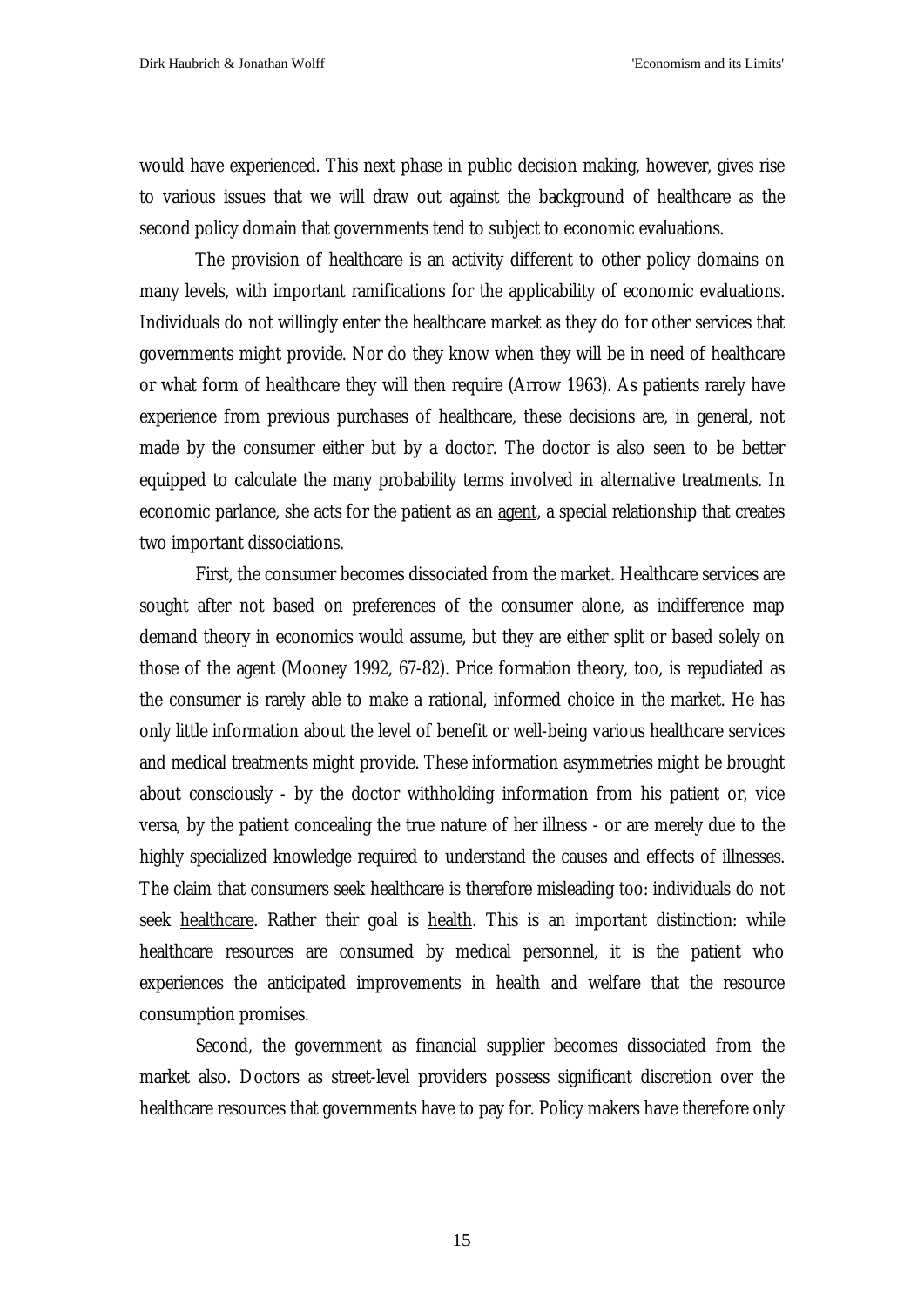limited possibilities to control the expenditure for these services. In an effort to regain that control some governments have attempted to challenge, with various degrees of success, the clinical autonomy of doctors through the creation of internal markets and other measures inspired by the New Public Management approach.

Shortcomings in economic assumptions notwithstanding, economic evaluations in healthcare provision are more in demand than ever before, greatly spurred by the evergrowing share of GDP that is absorbed by the treatment of nations' aging populations. Carrying out CBAs in such policy contexts promises guidance for decision makers as to the optimal distribution of medical manpower, R&D funding, reimbursement practices, capital controls, and safety regulations. Costs and benefits accrue at three different points, or channels, where healthcare is provided: cure (to improve health), care (to retain dignity for those who are sick), and prevention (to reduce the probability of illness or premature death). The benefits in these channels are established by valuing the respective effects a policy has on the state of health of the individual(s) in question. The methods used to conduct this activity have attracted their own set of criticism. They are similar to the charges elucidated in section II above and will therefore not be rehearsed here.

Rather, we direct our attention to a related issue, the aggregation of attributes of well-being, which represents itself as soon as health improvements have been valued. Aggregation is a task not confined to healthcare but is pursued in all policy domains and for all goods and services that governments provide. Aggregation needs to be done over different outcomes of varied interventions undertaken on different problems. Staying with health care as a policy domain, for life threatening diseases such as coronary bypass surgery or tetanus the primary outcome will obviously be defined as death or survival. Case fatality rate and survival rate may in such cases be good indicators of the achievements of heath care reached. Each survival can then be indexed with the value 1 and each fatality with 0. Treatment of most other illnesses - or, for that matter, effects of other policy decisions on well-being - does not result in such binary outcomes however, and measuring them in such a way means that everyone who survives a medical intervention is given the same value, no matter if the person is confined to bed or is actively able to play sports. A more accurate measure would be required for these cases,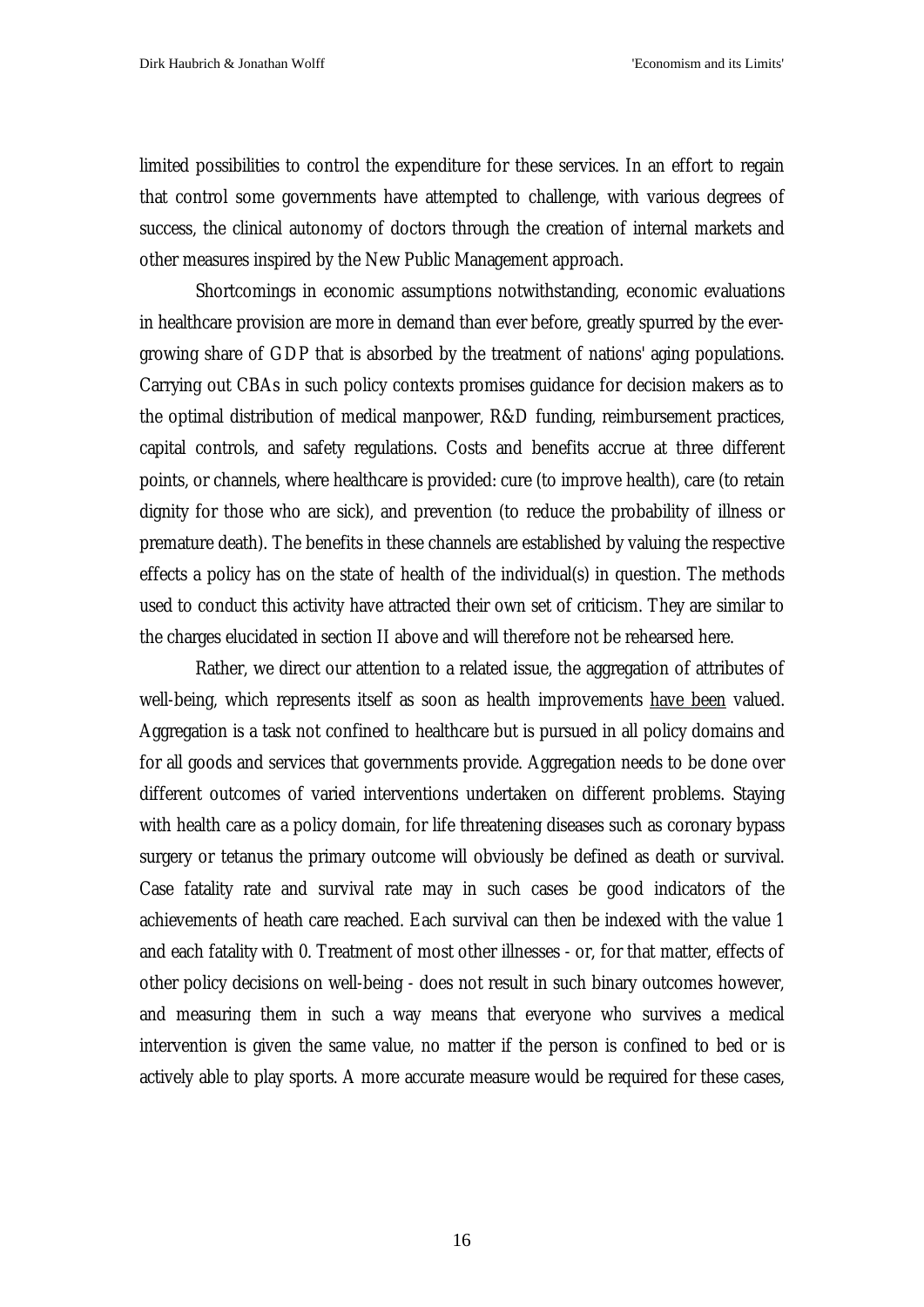one that is able to capture benefits in form of subsequent grades of well-being between the two end points of the spectrum.

In a move to develop an adequate methodology to develop such an index, scholars began, from the 1970s onwards, to define health in terms of 'utility of life' (Torrance et al. 1972; Zeckhauser and Shephard 1976). Three decades of research and numerous refinements later, utility of life has come to be calculated along two dimensions: (a) the duration of life as measured in life years and (b) the quality of life as experienced by the individual's physical, social and emotional functioning. The latter is elicited via patient questionnaires and interviews, where rating scale, time trade-off or standard gambling techniques (of which more will be heard in a moment) are applied across a multitude of domains - including mobility, emotion, cognition and pain - so to arrive at the weighted preference that each domain commands (Drummond et al. 1997, 150-83). The greater the preference for a particular health state, the greater the 'utility' associated with it. Utilities of health states are generally expressed on a numerical scale ranging from 0 to 1, in which 0 represents the utility of the state 'dead' and 1 the utility of a state lived in 'perfect health'. Finally, utilities are multiplied by the remainder of an individual's lifetime for each outcome to calculate so-called 'Quality-adjusted life years (QALYs)'. The QALY benefit associated with any given intervention is calculated as the difference between the QALYs available with that intervention and the QALYs available without that intervention. The results can then be used to create 'cost-per-QALY' rankings for different interventions which aids in deciding on 'best-buy' strategies, and to develop statistics on 'Disability-adjusted life-year expectancies (DALYs)' across countries (WHO 2000, 176-83; Murray 1996).

The QALYs approach is an exercise in what is commonly called 'multi criteria mapping' and thus akin to methods developed to address aggregation issues in other policy domains. It soon established itself as the most sophisticated and therefore default methodology for measuring and aggregating individual levels of human well-being in general and quality of life in healthcare in particular. In no other policy sector has there been developed a similarly refined approach. And as a non-monetary standard it has the added benefit of bypassing the criticisms about monetary valuation that we elaborated upon in the previous section.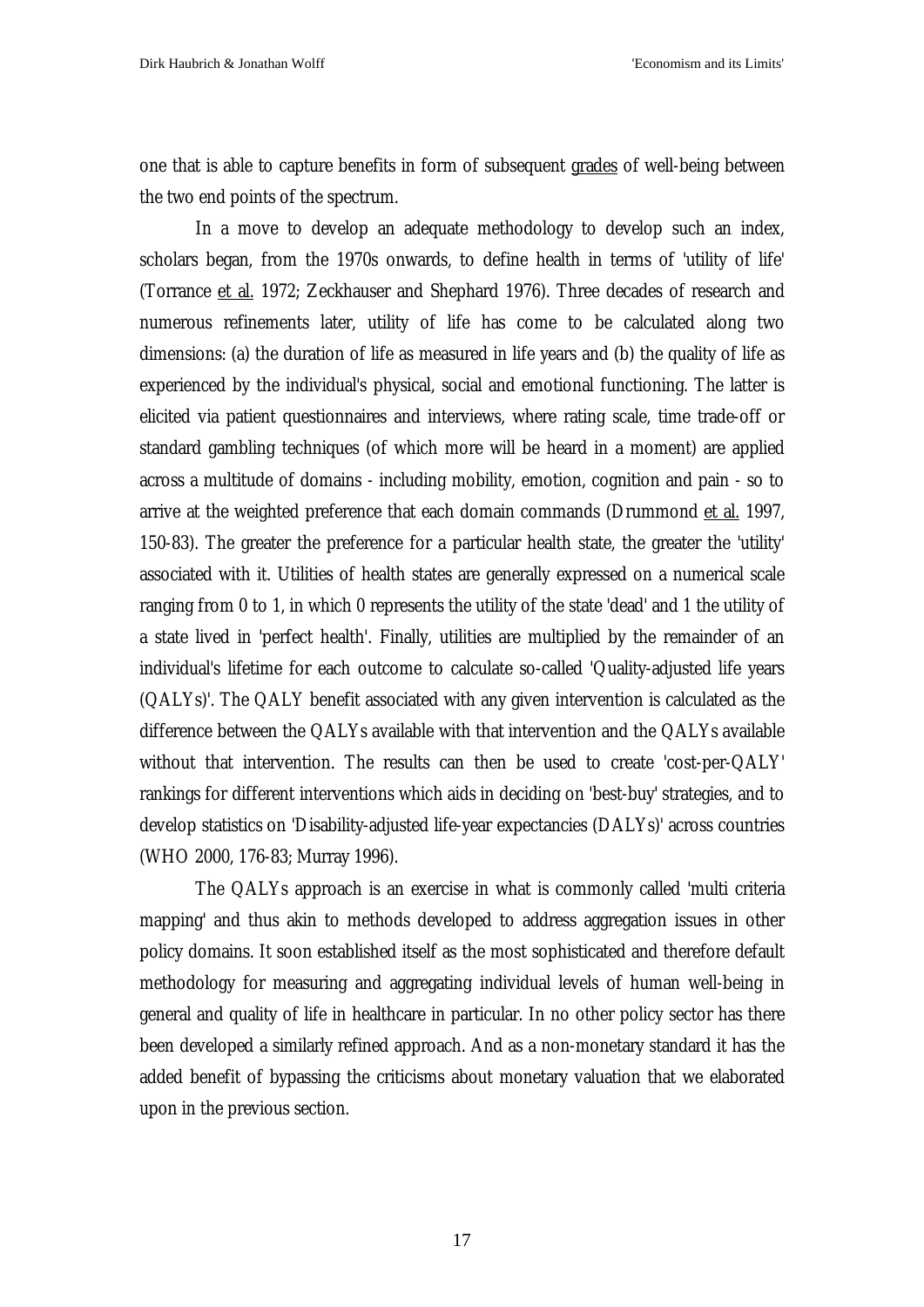Despite the advantages of using a single indicator to measure the effectiveness of health-care interventions, QALYs have been widely criticised on ethical, conceptual and operational grounds, casting doubts on whether the underlying methodology actually solves the problem of incommensurability. The possibility of combining quantity and quality of life in a single index is rooted in the school of political philosophy known as utilitarianism. It is the foundation for the economic analysis of individual behaviour and has emerged in the works of Jeremy Bentham and John Stuart Mill in the 18<sup>th</sup> and 19<sup>th</sup> century respectively. Now known as the 'interpersonal comparison of well-being' problem, it has kept philosophers on their toes ever since (Elster and Roemer 1991).<sup>4</sup> Bentham's intention was to provide the British parliament with a political theory that could be used to construct sound and rational policies rather than letting them rely on vague and biased intuitions. The theory's main prescription was to enact laws that are dictated by the principle of utility, when in like manner the tendency which it has to augment the utility (or 'happiness' as Bentham called it) of the community is greater than any which it has to diminish (Bentham 1970). In what became later known as classical utilitarianism, this principle directs the policy maker to maximize the utility of the members of a society.

Utilitarian theory has been persistently attractive to generations of policy makers and political theorists because of its simplicity; its scientific allure as a theory that can be written down as a mathematical formula; and its concern for human welfare as the core of moral philosophy. Yet it has also attracted its fair share of criticism, resulting in many authors proposing modifications and re-definitions to make the theory more palatable. This is certainly not the place to rehearse this debate. The reader may refer to the extensive research produced on the topic, with the collection edited, for example, by Glover (1990) providing a good starting point. Sen (1987, 39) is more useful for us in that he has drawn out the elementary requirements of any utilitarian moral principle. These are (1) welfarism, requiring that the goodness of a state of affairs be a function only of the utility information regarding that state; (2) sum-ranking, requiring that utility information regarding any state be assessed by looking only at the sum-total of all the utilities in that state; and (3) consequentialism, requiring that every choice, whether of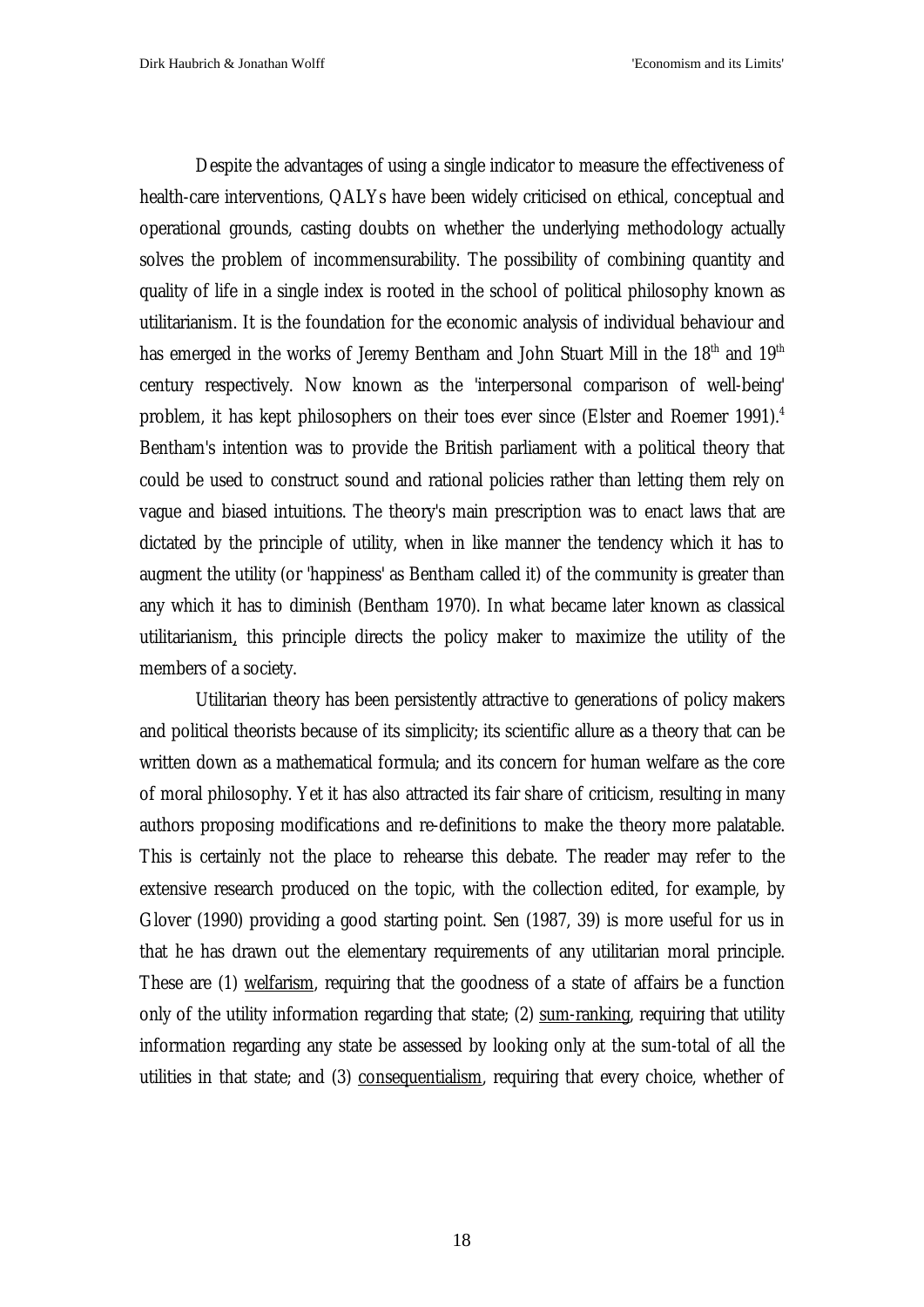actions, institutions, motivations, rules etc., be ultimately determined by the goodness of the consequent state of affairs.

Note that the first requirement about welfarism can only be made to work if individuals are assumed to be able to evaluate their utility; if that utility can be made known to interested third parties, such as policy makers, through some sort of valuation; and if that valuation can be measured in quantitative terms. These assumptions have already been questioned in section II when we discussed the case of environmental goods. It is the second requirement on sum-ranking which we are concerned with in the current context of aggregation of utilities and QALYs. Bentham insisted that sumranking is possible because, to him, the item to be aggregated (happiness) denoted only one type of experience (the feeling of pleasure). Hence, utility was, in his view, easily aggregated across lives, for it was only one, not multiple, experiences that people would encounter. It didn't take long before philosophers objected that some pleasures differ in kind according to the value individuals attach to them. And these are not the same across lives.<sup>5</sup>

Given the multiplicity of states of health that individuals might experience, the question then remains whether it is possible to know how much healthier some are compared to others. We are certainly able to make such a comparison in an ordinal sense, e.g. I can stipulate that I feel better than someone who is in great physical pain. However, to compare utilities across lives, I need to be able to make the comparison in a cardinal sense, i.e. I need to know exactly how much better I am. Cardinality, in turn, implies two requirements that need to be satisfied (Bossert 1991): (1) a number must be attached to the outcome that represents the strength of the preference relative to others, so that a health state of, say, 0.6 is three times better than one of 0.2; and (2) the scale must have an equal interval property where equal differences at different points along the response scale are equally meaningful, so that boosting a patient from, say, 0.1 to 0.2 on that scale is of equal benefit to raising someone from 0.8 to 0.9.

Health scientists and policy makers have recently started to develop various preference elicitation techniques in an effort to calculate the required QALY weightings. Various psychological studies suggest that because of cognitive limitations in humans, the techniques do not always elicit responses that satisfy the two requirements. With the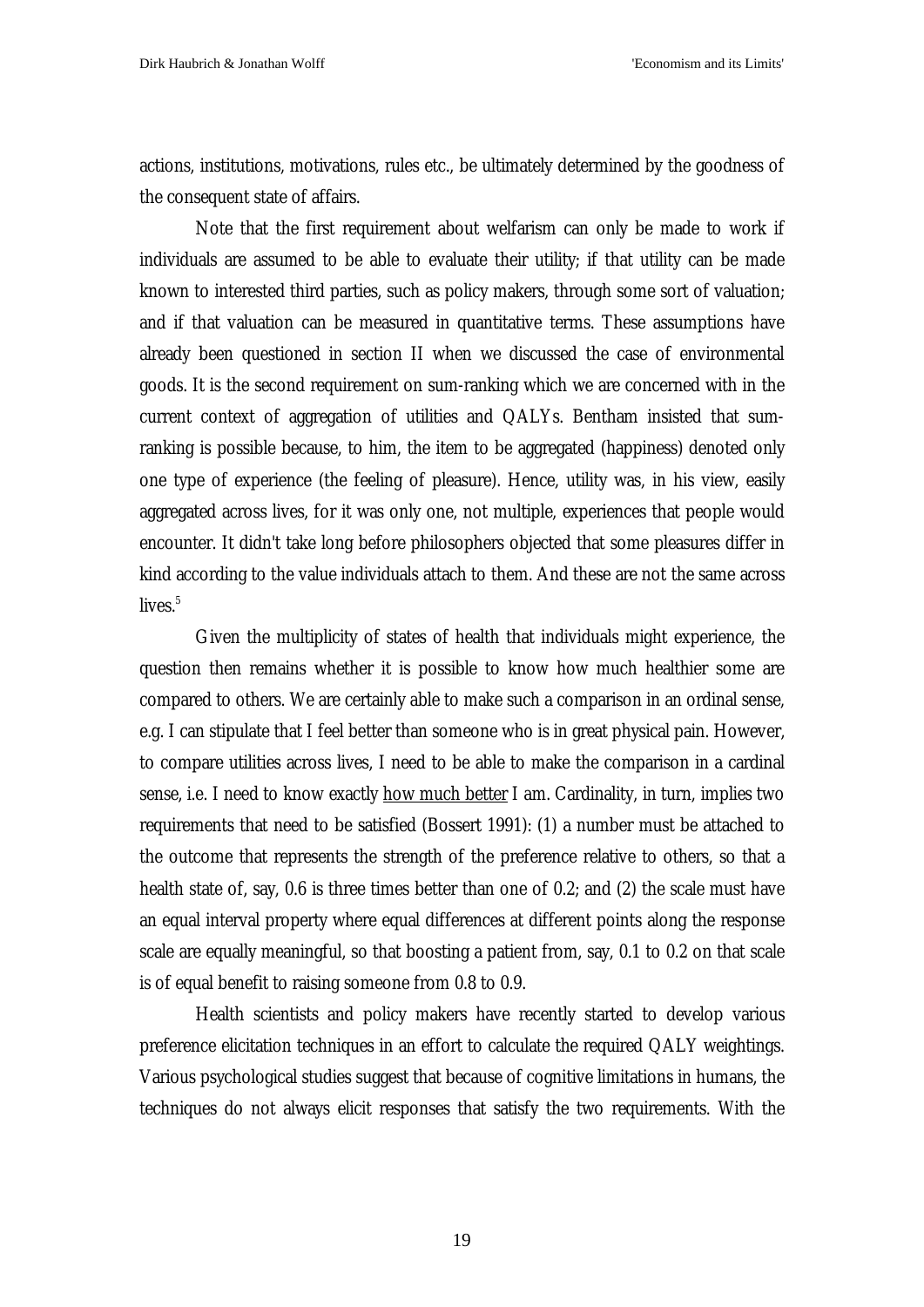rating scale approach, for example, individuals are asked to rank health outcomes from most preferred to least preferred and to place them on a scale such that the intervals between placements correspond to the differences in preference as perceived by the individual. However, psychologists have challenged the meaningfulness of the cardinal statements thus produced by respondents. As Bleichrodt and Johannesson (1997) argue, subjective impressions cannot be discriminated equally at each level of a scale. Individuals will attempt to use categories equally often and spread their responses when cases are actually close together (the 'spacing out' bias), or they compress them when the underlying attributes are actually far apart (the 'end-of-scale bias).

The standard gamble, as a second method, induces the individual to choose between two alternatives: (a) no treatment at all which will result in a specified state of illhealth, or (b) treatment that could result in either death or illness-free health, each with a probability of p and 1-p respectively. The probability is then varied until the respondent is indifferent between the two alternatives, thus producing the preference score sought after. Tversky et al. (1990), however, have shown through various laboratory experiments that individuals have the tendency to reverse previously revealed preferences. They might use inappropriate psychological representations and simplifying heuristics that misdirect their decisions. Psychologists have attributed this phenomenon to the serial way by which individuals process information: they use an anchoring technique for the first piece of information and then gradually adjust their decision making with each additional piece of information they obtain.

Finally, the time trade-off presents individuals with a choice of living for a defined amount of time in perfect health or a variable amount of time in an alternative state that is less desirable. The time is varied until the respondent is indifferent between the two alternatives. The method's application, however, has found patients to prefer, for example, immediate death to being in a state of mild dysfunction for three months. This suggests that individuals misunderstand the nature of the trade-off, reducing the meaningfulness of the results on a utility scale that ranges between 0 and 1.

Patients' responses as well as the metric underlying their measurement cannot, then, be standardized across individuals. Epistemological difficulties remain when adding up or comparing subjective levels of satisfaction that the consumption of goods gives to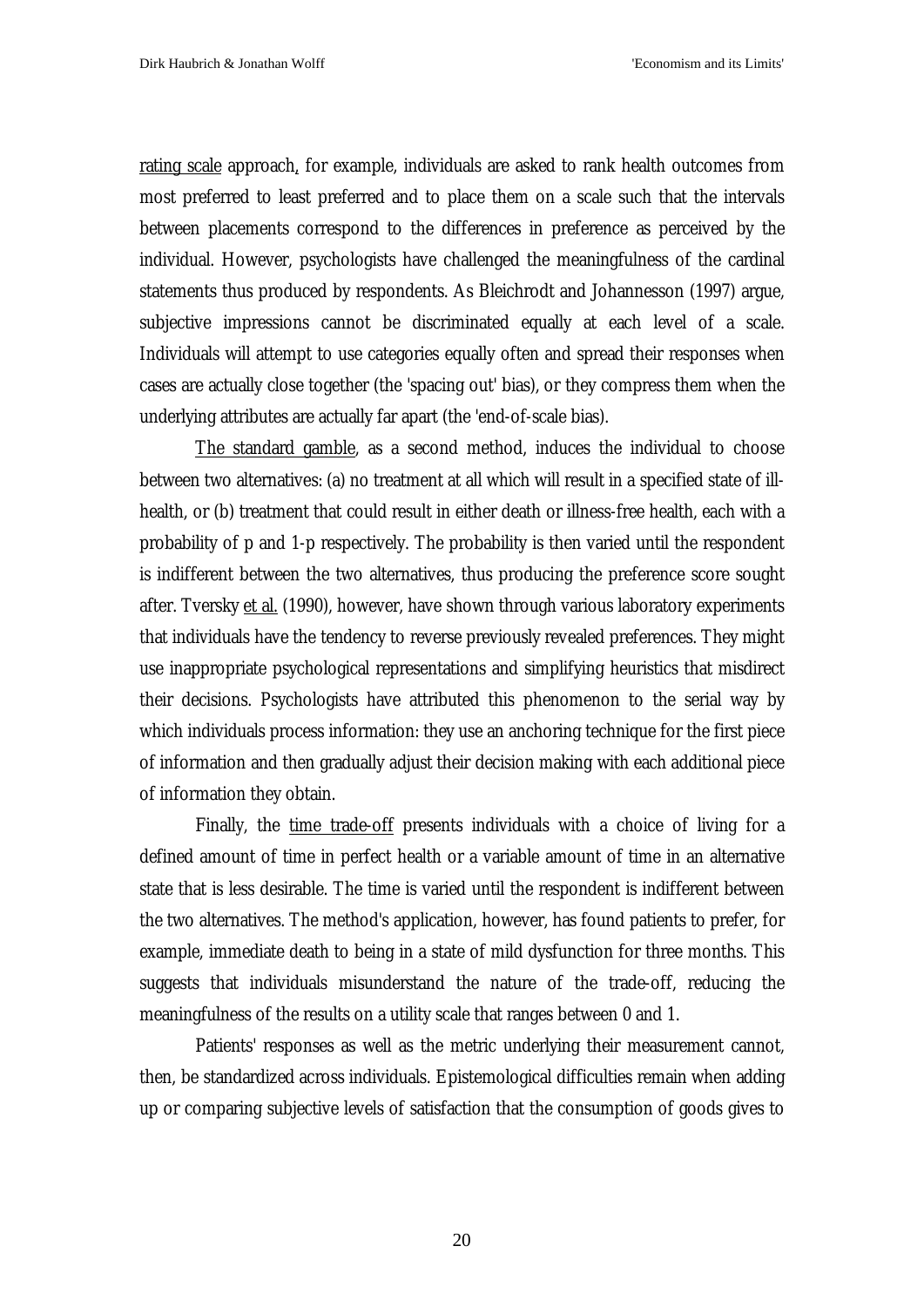individuals (Nord 1999). The preference elicitation techniques used with the QALY approach encounter too many teething problems that prevent policy makers to uncover stable and consistent preferences revealing true commensurate valuations. Notably, the failure to make attributes of well-being commensurate does not mean that comparisons are futile exercises. Incommensurability does not deny the possibility of comparisons of course. Neither does it need to be inconsistent with fundamental assumptions in decision theory: reason-guided choice is still possible even without commensurability, as the data underlying QALYs are still useful to make more simple comparisons through ordinal rankings (Sunstein 1997, 39). Yet, they lack the precision that is required to impute them into economic methodologies such as CBA.

More exchange between psychologists, economists and philosophers seems necessary. For the case of health care in the UK, for example, the National Center for Research Methodology (NCRM) and the National Institute for Clinical Excellence (NICE) have recently commissioned joint research projects with the aim of determining the societal value of a QALY.<sup>6</sup> This project addresses, among other issues, the conceptual link between a QALY and an individual's WTP as well as the relative value of health gains to different beneficiaries, according to personal attributes such as age, education, and geography. These initiatives could shed more light on the problem at hand. Until solutions are developed from those (and other) findings, however, the second requirement on sum ranking that Sen specified for utilitarian theory remains unsatisfied.

To be sure, as Kymlicka (2001, 18) rightly reminds us, in daily life practical reasoning constantly requires us to make decisions about how to balance different kinds of goods that are incommensurable, by simply judging what is better or worse overall. While we might go along with his assessment for the individual decisions we make in our personal lives, we believe it is an ill-advised position to take for the analysis of public policy. The economic evaluation techniques used to arrive at policy decisions differ in their level of complexity from the balancing acts between the comparatively few personal values that inform our individual choices. We can revisit and re-assess the ordinal rankings we have made in a personal choice situation at any given time. Economic evaluation techniques, by contrast, balance many more preferences and values that are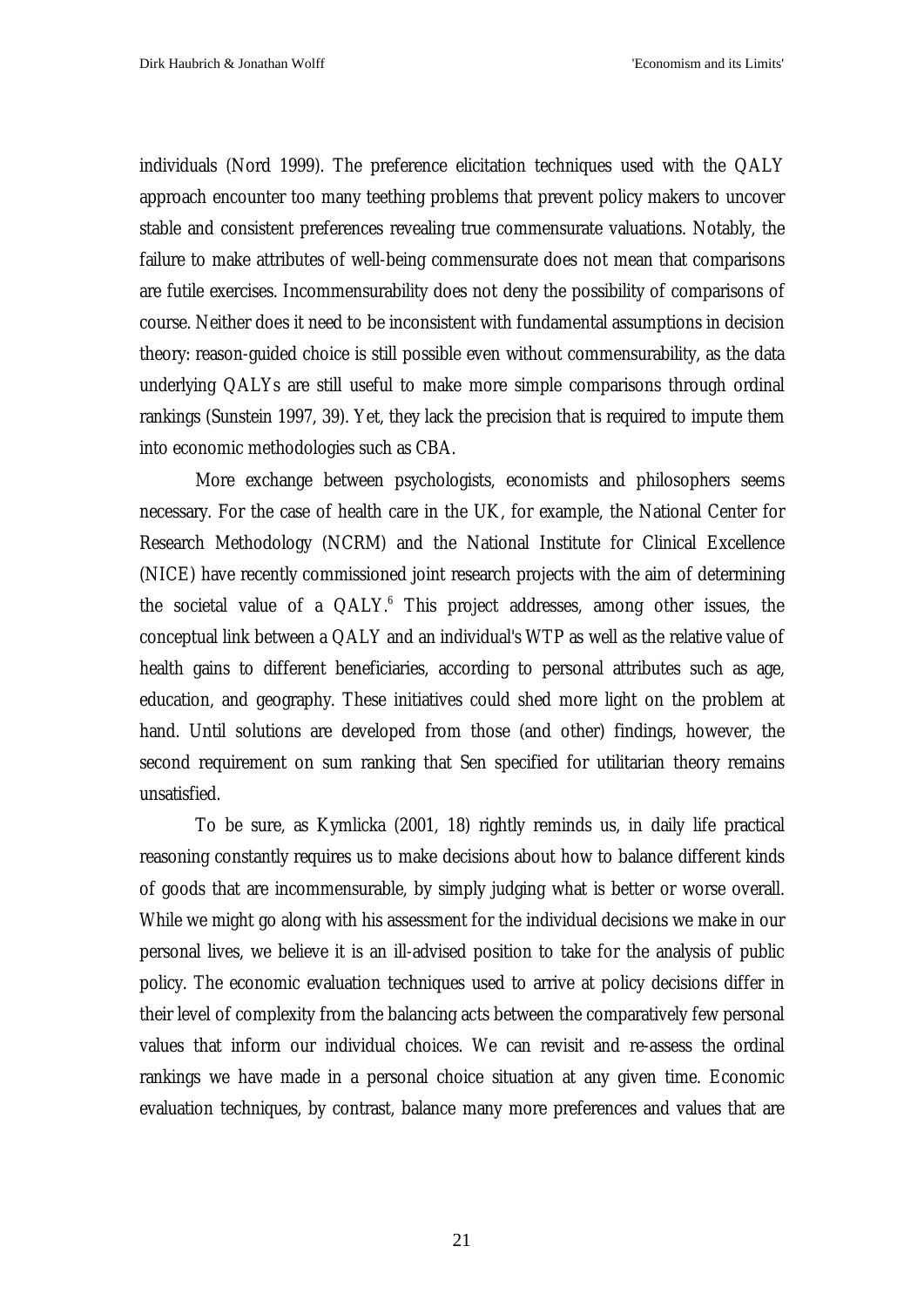held by markedly more individuals and eventually produce only one (usually quantitative) recommendation. From that moment on, they conceal the complex weighing process between the different cardinal attributes that had been imputed beforehand.

Admittedly, for evaluation techniques to work the imputed preferences and values need to be made explicit in the first place, which is an approach preferable to making policy choices on the basis of decision makers' implicit (and therefore concealed) assumptions and preferences. Yet, once all of the relevant goods are aligned along a single metric, they are no longer visible, or perhaps become invisible (Sunstein 1997, 50). People can no longer make judgements based on qualitative differences. Hence, if we want the policy recommendation to be meaningful and accurate we need to ensure that the numerical values imputed into the analysis at the outset have been compared and aggregated accurately. This does demonstrably not always hold true, in which case the policy choice needs to be made through alternative measures. Some of these we will present in the conclusion below.

#### **IV. THE INTRINSIC VALUE PROBLEM**

At the end of section II we introduced the concepts of 'existence value', 'exchange value' and 'use value' to our discussion. We defined existence value as a value that a good can have independent of the effects it produces for human well-being, such as the survival of species. We also contended that exchange value, as the metric that is imputed into economic evaluations, bears no necessary connection to the value in use that produces the benefit to individuals and thus augments human well-being.

There is a crucial link between these three concepts that merits further exploration: economic evaluations impose a unitary standard (usually money) on the valuation and comparison of goods and thus subordinate both existence value and use value to the new standard of exchange value. While we have already drawn out some aspects of this relationship for objects (i.e. environmental goods in section II and healthcare services in section III), we will, in this section, develop that point in more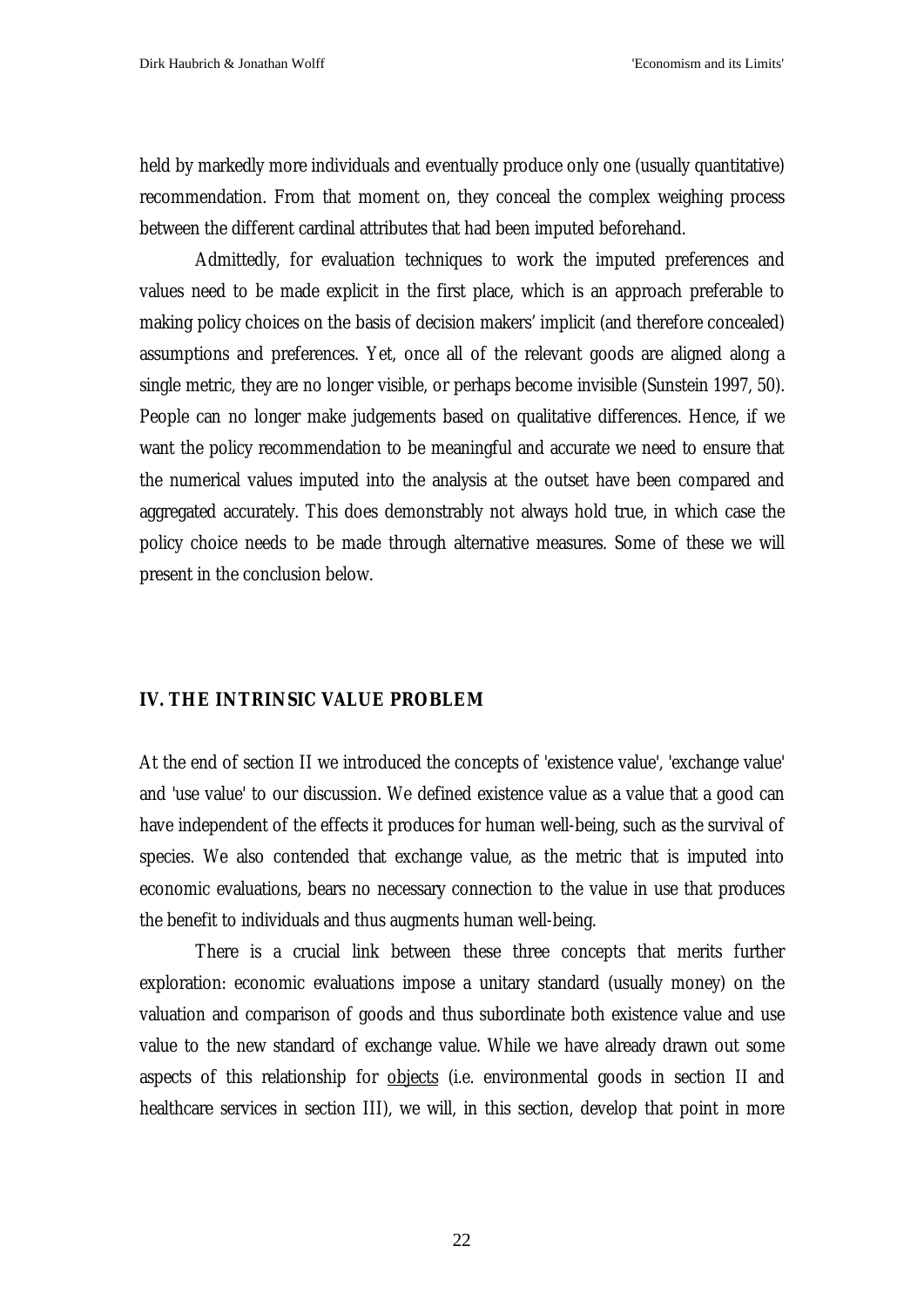detail for subjects. We will argue that the intrinsic value of human beings (as the equivalent to the existence value of objects) is crowded out by economic evaluations.

To understand why, let us assume that, in some distant future, the problem of valuation and aggregation expounded earlier will have been solved and that it is therefore possible to evaluate policy programs according to the extent to which they maximize benefits to society. Now consider the following simplified case borrowed from Harris (1975): a hospital has admitted four patients who are all bound to die if no suitable organ donor is soon to be found. The next morning, the postman enters the building to deliver his daily load of letters and parcels. From previous conversations the nurse recalls that he would be a suitable donor for all four patients. As a possible route of action she could now kill him, harvest his organs and thus enable the four patients to survive. If numbers count and we conduct a simple CBA we would have to conclude that sacrificing the postman is the superior alternative: four lives are more valuable than one and the highest aggregate level of welfare is achieved if the postman dies and the four patients live.

Most of us would consider this option as objectionable of course. In most contexts it strikes us intuitively as unfair if a few may be sacrificed for the benefit of the greater good of the many. Yet, given the economic rationale of benefit maximization it is justifiable, if not mandatory, to proceed that way. The problem we encounter here is caused by the formally equal way by which these evaluations treat human beings: every individual counts as one and can thus be added up to, or traded against, somebody else. This observation is akin to the phenomenon of 'commodification' originally developed by Karl Marx (1964, 96-105). In capitalist societies, so Marx argued, the mode of production comes under private ownership, commodity production proliferates, and labor division becomes increasingly fragmented. Forced to sell their labor power to survive, workers themselves become akin to a commodity and are reduced from the status of a qualitative individual to mere exchange value in the form of labor. Where once the goal of production was the simple satisfaction of needs, and exchange was driven through the need for the other's use value, capitalism eliminates individual exchange. It subordinates use value to exchange value and establishes exchange value as an independent logic. In the extreme but quite common form of trading stocks, for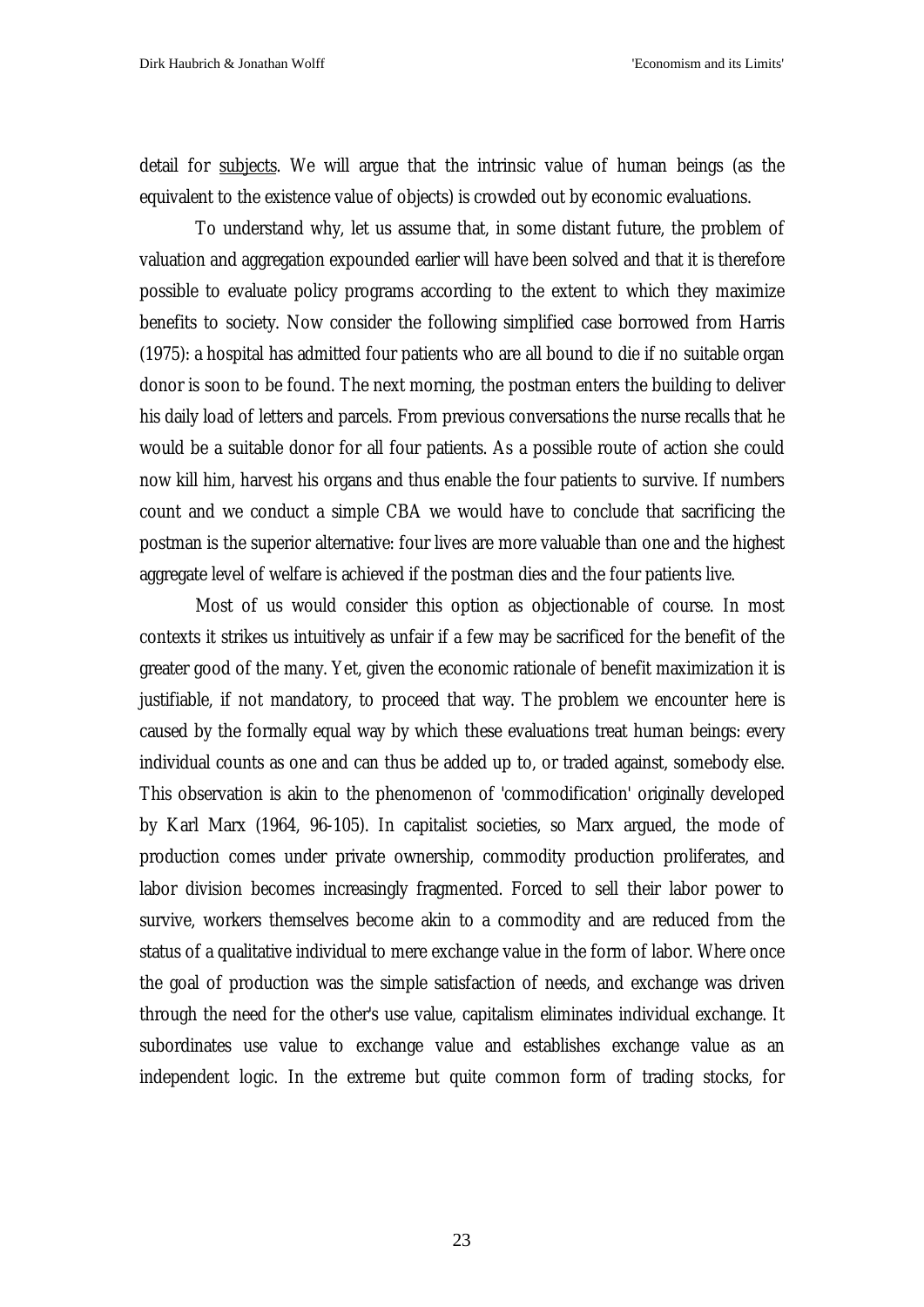example, there is no longer a physical referent at all: money is made out of money with no apparent connection to the world of real commodities.

The reduction of human beings to a number - either expressed as a simple unit as in the organ donor case or as a monetary WTP value attached to their preferences assumes equivalence between attributes of persons and thus dissolves their qualitative differences into the identity of a single quantitative metric. Such a metric might in general solve the problem of aggregation (how to compare levels of well-being), and the monetary metric as exchange value in particular might solve the problem of exchange (how to trade qualitatively unique goods in equal quantitative ratios), but it transforms subjects into abstract entities that are deprived of their unique characteristics.

One such characteristic is that each individual has intrinsic value: we have an interest in our own continued existence and cannot be used solely as a means for assisting other individuals as ends in themselves. Intrinsic values are non-relational: they are not defined relative to some other human being, species, or object, nor to the benefit it might provide to them. My intrinsic value is the value I have in and of myself, beyond any value I might have as a means to further ends. I am therefore to be respected as a rights-bearer proper, as an end in myself. Rights are principles that assign claims or entitlements to someone against someone, and are usually interpreted as "trumping" consequential claims made in the name of welfare (Dworkin 1977). That means that I should never be treated in certain ways, even if the calculation of aggregated individual well-being shows that the action which has these effects would be the most beneficial one overall.

Reducing individuals to a monetary metric might change the way we perceive their value to us. Margaret Jane Radin (1996) illustrates the implications for the trade in 'commodities' such as sex, children, and body parts and observes that there are not only willing buyers for such commodities but some desperately poor people are willing sellers, too. To her, this reflects a persistent dilemma in liberal societies: freedom of choice is valued but, at the same time, choices ought to be restricted to protect the integrity of what it means to be a person. She views this tension as primarily the result of underlying social and economic inequalities, which need not reflect an irreconcilable conflict in the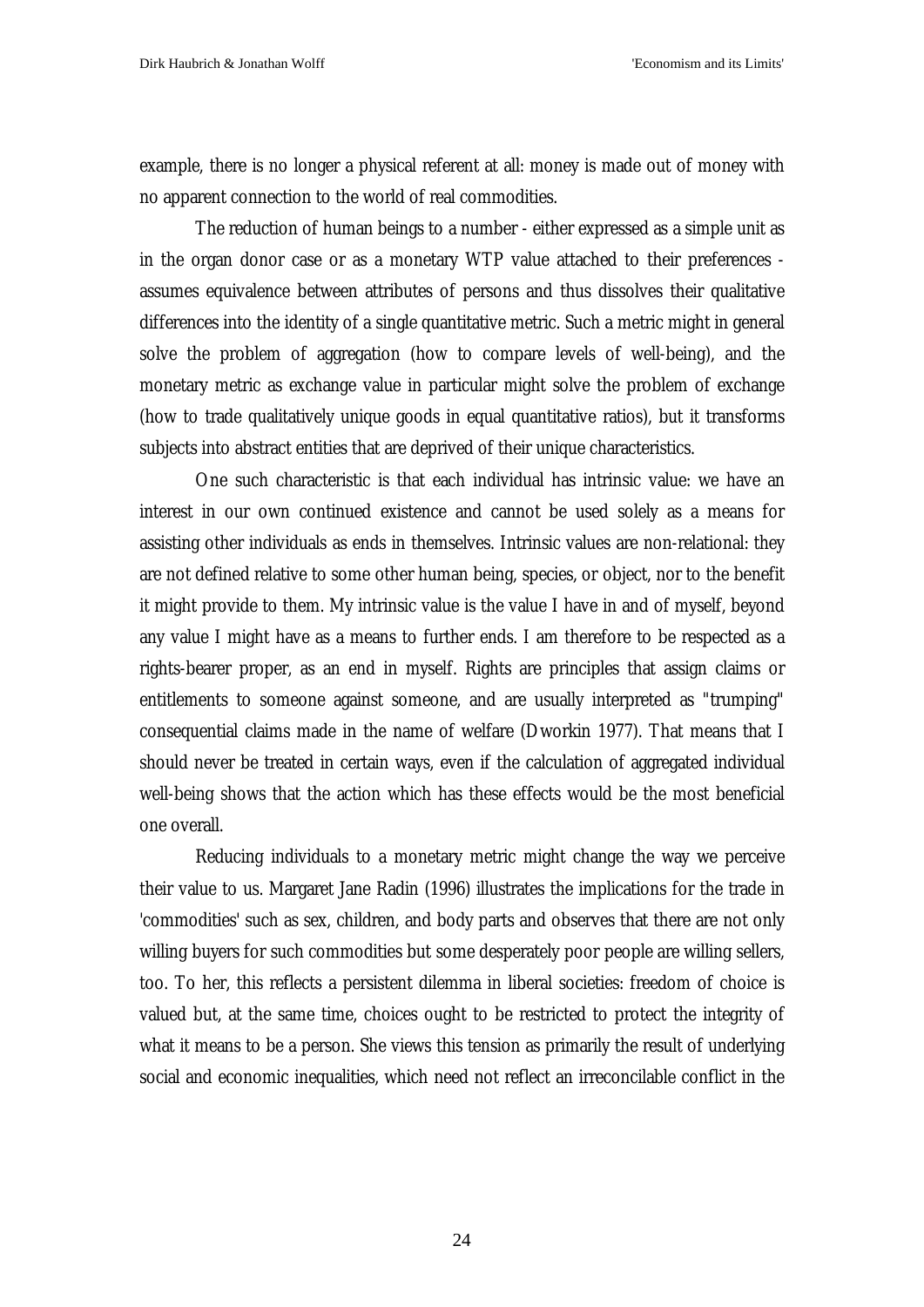premises of liberal democracy but a mere setting of the right priorities in distributive policy choices.

Political philosophy has therefore sought to embed intrinsic value and individual rights into some concept of justice, such as a (Neo-)Kantian imperative to treat others fairly or Locke's view that people have the right to be protected against the breaches of their rights by the actions of others. Even utilitarians like Mill have endorsed rights and intrinsic values as a possible strategy to maximize utility. Such a position is known as rule utilitarianism, in contrast to act utilitarianism which is the view Bentham originally suggested. It postulates that the principle of utility can yield a notion of 'rights' if we appreciate the way a person's rights are defined by rules regarding the treatment of human beings that are by and large utility maximizing.

This is no place to develop the pros and cons of any of these concepts. It is important to note, however, that, while constraining economic evaluations through intrinsic values and individual rights can be attractive to a great variety of traditionally juxtaposed theories of morality, the resulting consensus in political philosophy cannot be transferred easily to public policy formation or economic evaluation techniques. This follows because, to follow Ruth Chang's (1997, 5-23) helpful distinction, intrinsic values give rise to the problem of ordinal incomparability. The reader might recall from section III that we concluded that attributes of well-being are incommensurable across lives, i.e. that they cannot be compared cardinally for the purpose of aggregation, but that at least ordinal comparisons are available as a basis for rational choice. We now encounter the more severe case where the relevant imputations for the analysis are not even comparable in that latter sense.

This follows because the practical role of intrinsic values is neither to prescribe an end to be maximized nor to prescribe an attitude toward an aggregate. As such there are multiple ways in which we can sharpen our understanding of a person's intrinsic value, such as by love, respect, honor, or admiration. In some cases one understanding might be privileged while in another it isn't. This vagueness disallows for any strand of the usual trichotomy of comparison ('better than', 'worse than', 'equally good as') to hold, which applies to comparisons between intrinsic values themselves as much as between them and other quantifiable values.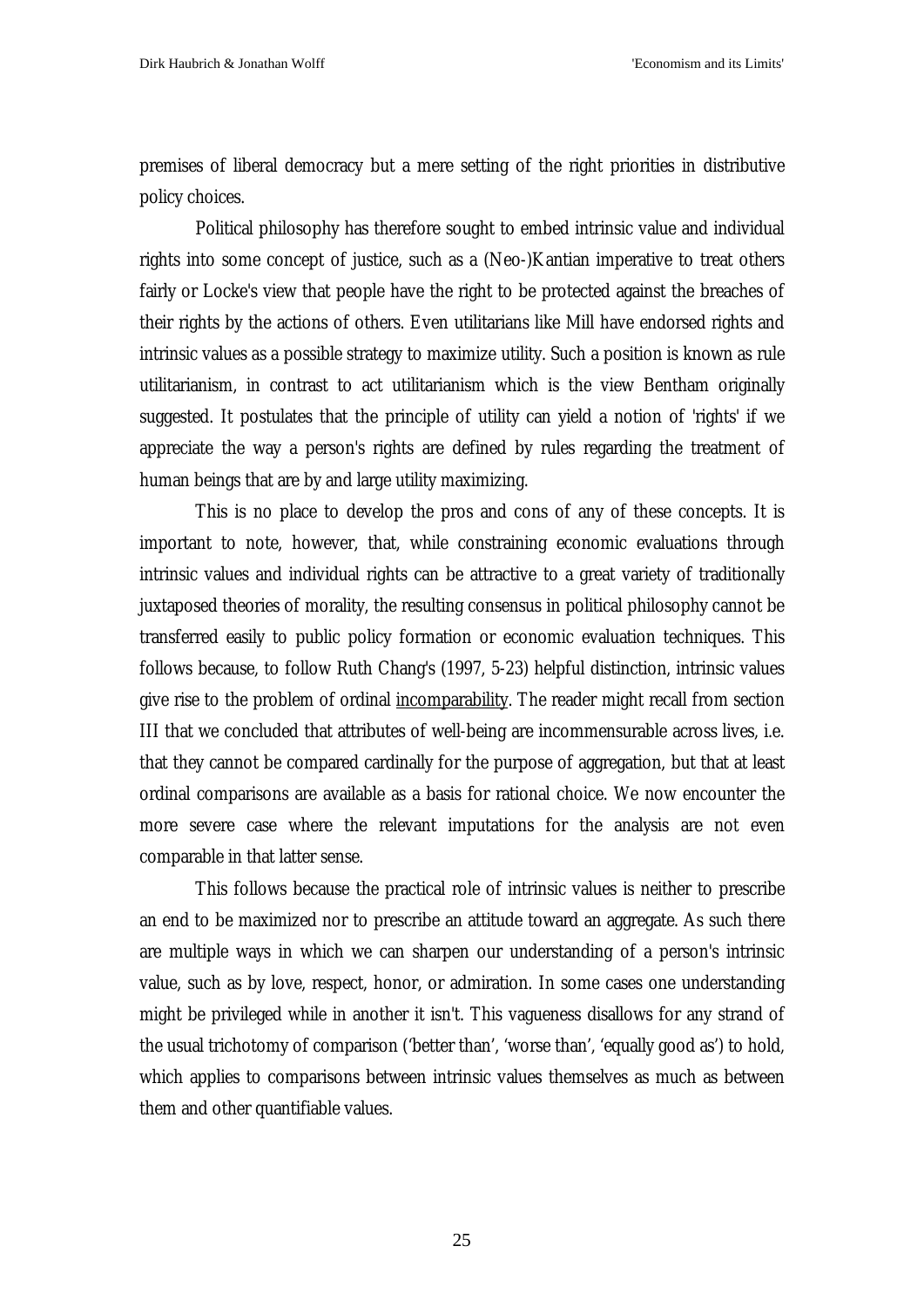While incomparability might be less of a problem for clear-cut cases such as the life-or-death choices to be made in the organ transplant scenario mentioned earlier, other policy decisions are more clearly subject to this limitation. Health care, to stay in the same policy domain, does not only suffer from a lack of organs for example. Hospital beds, technical equipment, and medical personnel, too, are scarce resources that can be distributed among patients in different ways. Economic evaluations would recommend that these should be used less intensively for the care of acute or incurable patients as they require far more of them than does the care of convalescing patients. Similarly, applying the QALY approach explicated in section III to the optional treatment of either an elderly person or a young child would result in the preference to be given to the latter, because QALY scores are particularly high for those who still have many years to live and therefore have a greater 'capacity to benefit'. Economic evaluations applied in an unconstrained way would therefore lead to the marginalization of the incurable, chronically ill, or the elderly. They would override individuals' intrinsic value in terms of their dignity and, possibly, their right to live.

To be sure, in some contexts an intelligible response that bypasses the intrinsic value problem is possible. The application of distributional weights, for example, can go a long way to ensure an equitable distribution of scarce resources that does not neglect groups who are in need (Layard and Walters 2001). However, while the existence of a tangible criterion to define disadvantage allows us to identify some such groups – e.g. income levels as an indicator that demarcates the needy poor from the non-needy rich – other groups which we deem worthy of special consideration, and would ideally want to apply appropriate distributional weights to, are less lucidly identified. How, for example, should we weigh the feelings of love, respect, honor or admiration by which we grant a person her intrinsic value? How do we gauge the underlying psychological processes? Our choice between these feelings does not proceed on some measurable comparison but on the more intangible principle of obligation.

Intrinsic values cannot be ranked ordinally in a meaningful way then. There is no way to incorporate them into any type of evaluation. The policy maker is thus faced with a situation in which he can choose to either (1) ignore the intrinsic value, or to (2) admit it as a constraint and reject the policy recommendation under review. The former will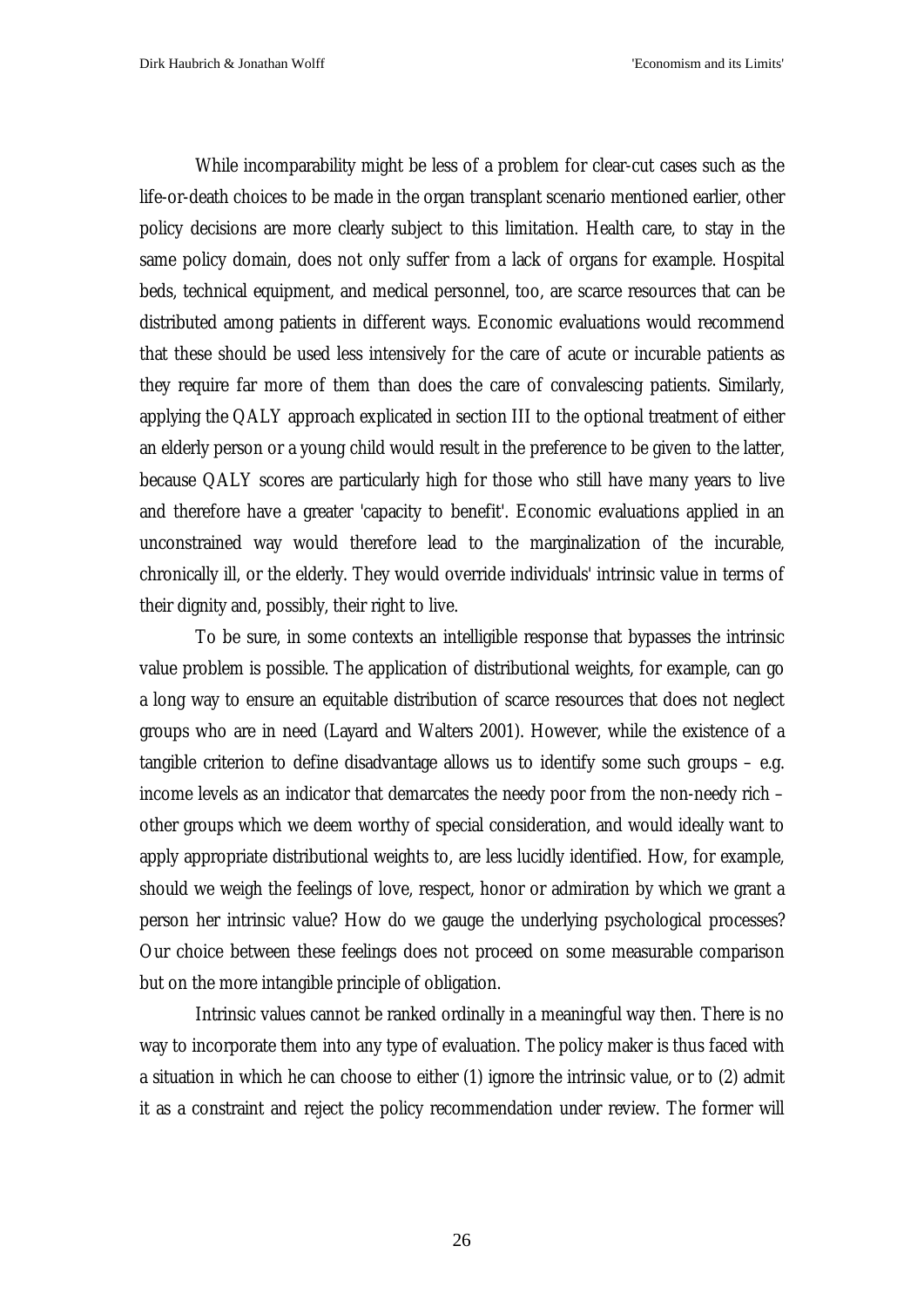then judge the recommendation to be permissible whereas on the latter it is impermissible. Judging the policy as impermissible, in turn, implies that any benefits which would result from rights-incompatible actions must be excluded from the action decision altogether. It places limits on what would otherwise be the implication of aggregative economic evaluations and restricts governmental action.

This is, of course, not a satisfying conclusion to arrive at because our following option 2 puts the whole exercise of economic evaluation into question in the first place while under option 1 intrinsic values are crowded out and 'forgotten' by the imperative of identifying, collecting, measuring and aggregating other values that are comparable. Two alternative and somewhat juxtaposed approaches to the dilemma seem to be on offer both of which, however, require further refinement and specification if they are to provide meaningful solutions.

There is, first, the suggestion made by Schrader-Frachette (1991, ch. 11) that each group affected by a proposed policy program should conduct their own economic evaluation as an intermediate stage of a more extensive process of participative justice. This approach would not only allow for a separate assessment of intrinsic values and a weighing of their merits. It would also reflect different methodological, ethical and social assumptions and thus portray all sides of a given story. The end result would then likely to be an evaluation with a multidimensional array of benefits and costs. Alternatively, we might want to embrace the work begun by Scanlon (1991) on the compatibility of the ethical and economic conception of value that individuals attach to human well-being. Instead of granting various stakeholder groups to carry out multiple evaluations that are later democratically deliberated upon, Scanlon suggests a single common index, a shared conception between philosophers and economists of things good and bad in life. These would not only consist of exchangeable goods but which could also refer to other levels of development and states of consciousness. If developed further, as suggested by Kopp (1993), to clarify who should determine which goods and conditions for a good life make it onto that index, this line of thought could indeed result in a more complete economic theory.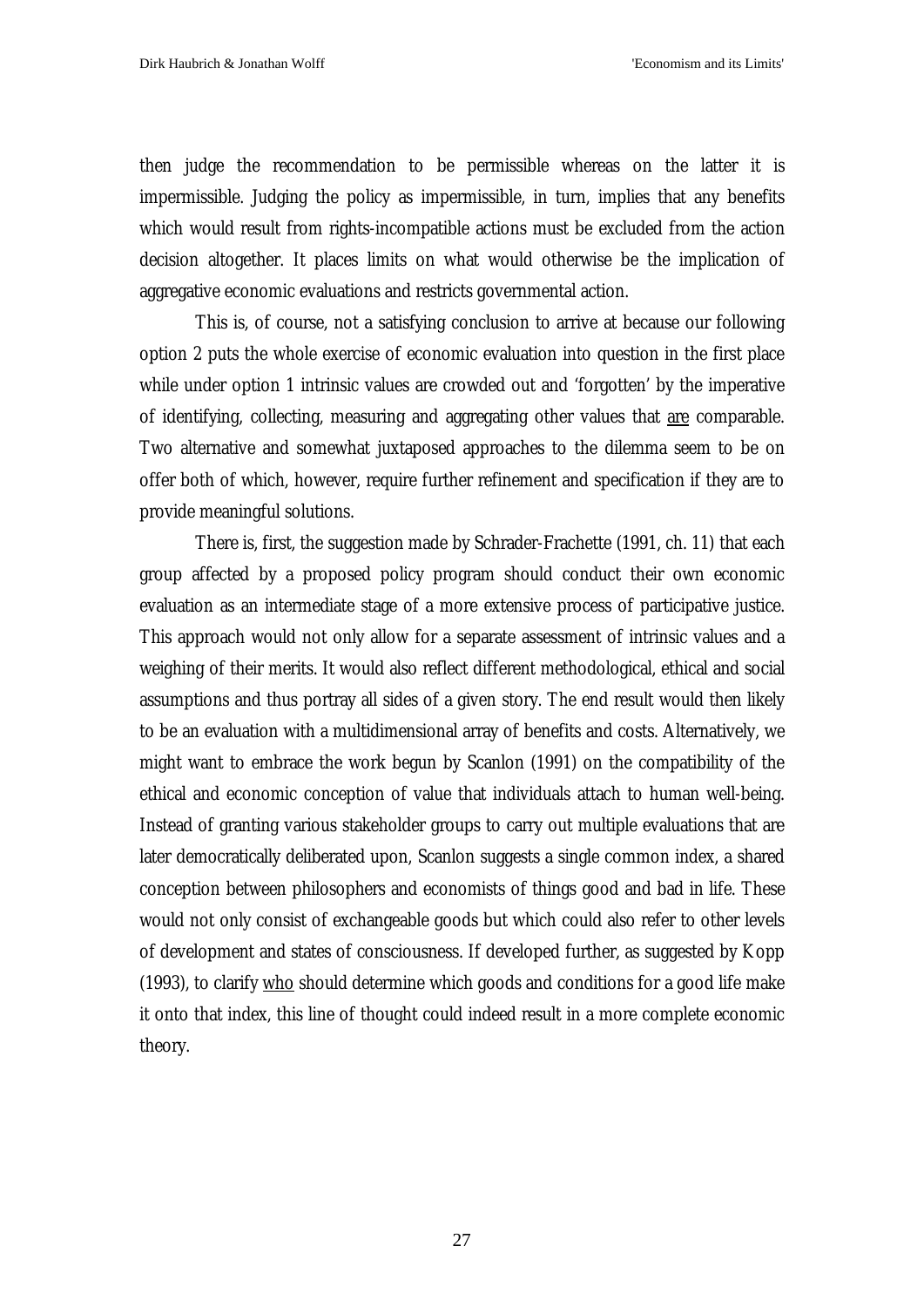## **CONCLUSION**

In each of the previous three sections we have outlined an issue area that decision makers need to be aware of when devising public policy that is based on economic evaluations such as CBA. That awareness is not equally called for in all policy domains, as policy decisions in some domains are less vulnerable to our criticisms than in others. It remains up to the judgment of the reader to assess the relevance of the three issue areas and, possibly, conclude that CBA can be applied unequivocally to help solve a given policy problem. When decisions have to be made in domains such as those referred to in this chapter, however, policy makers are advised to consider other methodological approaches that bypass the pitfalls identified. To that end we offer below two alternative approaches. They are not fundamentally new evaluation techniques but are best seen as less stringent variants of CBA and should therefore be easily comprehensible.

In section II we saw that not all costs and benefits that enter economic evaluations can be measured in monetary terms, as some valuation techniques rest on contestable assumptions regarding the quantification of economic value. As a possible way out of this impasse, the policy maker could replace CBA with a similar technique, that of cost-utility analysis (CUA). The difference is that, while CBA converts benefits into a monetary metric as a common unit, CUA expresses benefits in terms of the utility it provides to the individual - such as QALYs in the case of health care. It is a nonmonetary concept for estimating the value to society of improvements in a status of wellbeing and thus side-steps the problem of monetary conversion.

Its merits as a non-monetary economic evaluation technique notwithstanding, CUA remains, just as CBA is, vulnerable to the criticisms we raised in section II and III: calculating utility ratings by quizzing individuals for their preferences of well-being is contestable because these preferences might be non-authentic, malformed, strategically motivated or simply uninformed. And individuals differ - across lives and across stages of their own life - in how they value particular states of well-being. Any attempt to aggregate such incommensurable attributes into a single standard brings about methodological as well as ethical issues.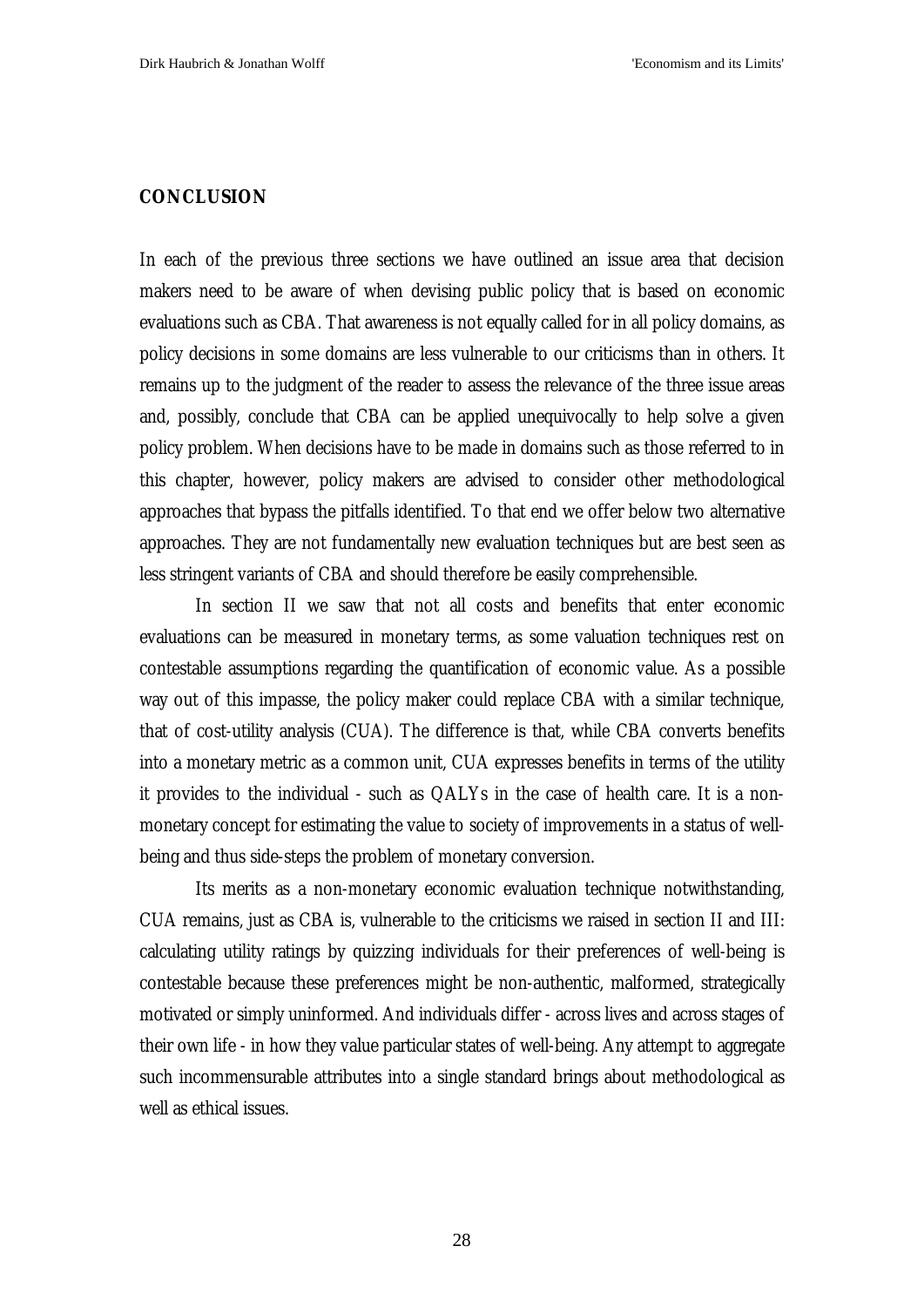To cater to these objections, cost-effectiveness analysis, or CEA, recommends itself as yet another evaluation technique. Both CBA/CUA as well as CEA are formal methods for comparing the benefits and costs of a policy program. The difference is that, while CBA and CUA convert these benefits into monetary value and utility respectively as a common unit, CEA expresses benefits as such, i.e. in terms of a natural unit as some standard of outcome. In the case of healthcare such an outcome could, for example, constitute the incremental reduction in mortality rate or the increase in the number of immunizations delivered, rather than the monetary value or utility that CBA/CUA would calculate for each of these effects. In the case of environmental regulation an outcome could, for example, constitute the level of air quality as measured by the ambient ozone level, rather than the economic value or utility it provides to humanity. CEA thus sidesteps the problem of monetary conversion as found in CBA and the problem of preference satisfaction and utility aggregation as found in CUA.

The detour comes at a price, however, because CEA is a much less powerful tool than CBA or CUA. It can only assess alternative policies where costs relate to a single common effect as measured on a natural scale (such as mortality rate) which may differ in magnitude among the policy options evaluated. It can then be used to choose among those options in terms of their effectiveness-to-cost ratio. Conversely, if the budget is predetermined, that is the costs are 'fixed', it can, again, only be used to compare various policy options as to their rate of attaining that non-quantified goal, such as decreasing mortality. What it cannot do is to give an indication how much should be spent to achieve a policy outcome. Neither can CEA give guidance whether a policy intervention is worth doing at all, for it tacitly assumes that the objective has been deemed worth meeting beforehand. It does therefore not specify how far a program's ratio of effects to costs can fall before it is no longer worth doing. To determine if resources have been allocated in such a way that benefits to society have been maximized is not possible with  $CEA.<sup>7</sup>$ 

What neither CBA, CUA nor CEA can solve, however, is the intrinsic value problem that we addressed in section IV. Intrinsic values are not merely not commensurable, they are, more fundamentally, also not comparable with other benefits and costs. All too often, they are therefore 'forgotten' in economic evaluations although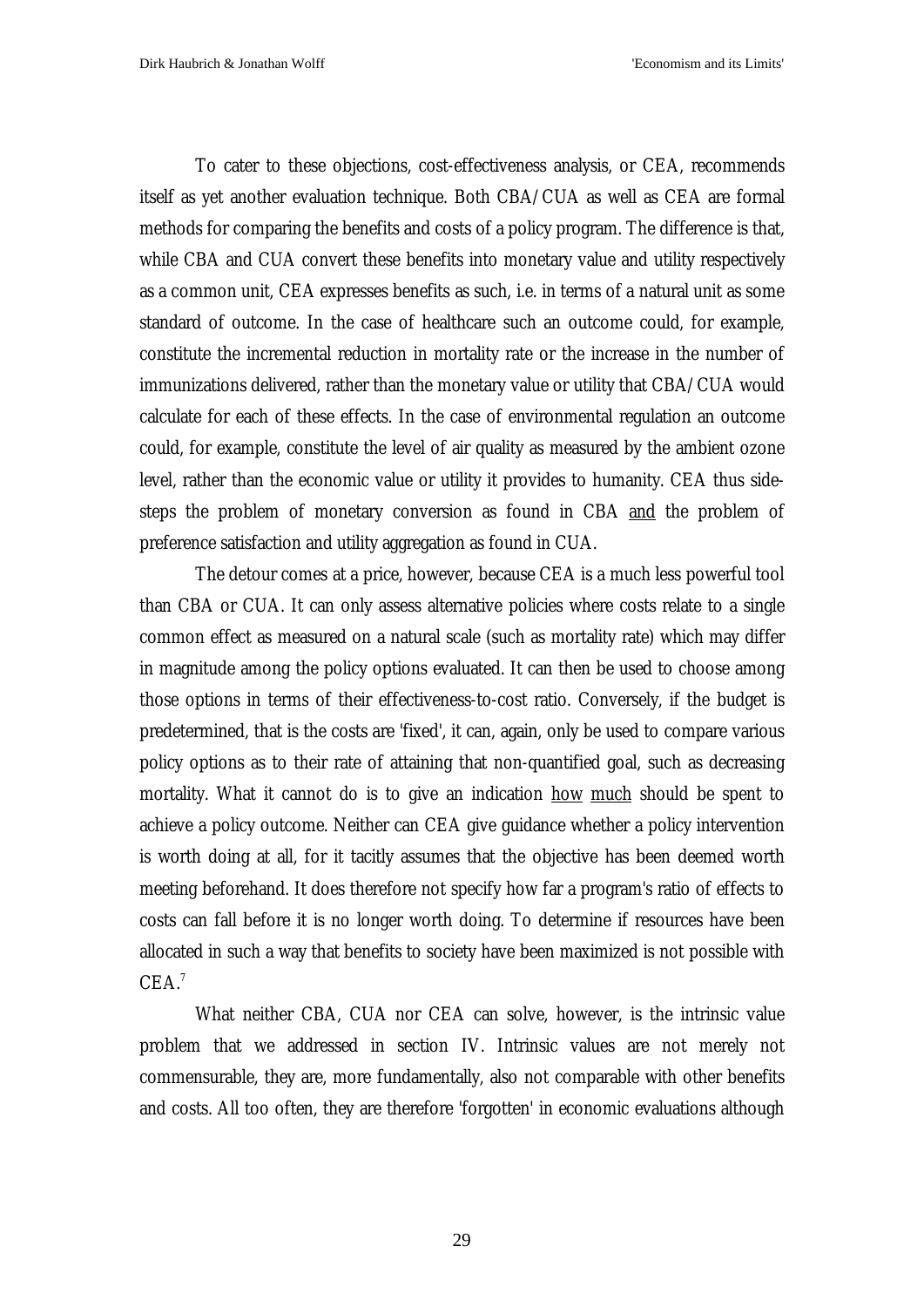they should be allowed to restrict the projects that government may permissibly carry out. In policy practice, such side constraints can be feasibly implemented by giving a veto power to the individuals impacted by the proposed policy. It does not follow, of course, that such rights automatically override any possible net benefits of a proposed policy, but neither are they morally irrelevant.

In concluding, economic tools are very general techniques that have very stringent information requirements not all of which can always be met. They can therefore not function as a fundamental standard of choice among policy options. This is not a reason to reject economic evaluations per se as they do provide us with information that is morally relevant and thus possibly uncovers hitherto concealed judgments by policy makers eager to cater to special interests. It is, we have argued, both unethical and irrational in general to ignore the cost and benefits of a pending policy decision. Yet, it is a reason to acknowledge that economic evaluations should be understood as an input into, rather than a substitute for, political deliberation and judgment (Sunstein 2002). Not all situations call on us to maximize value. Some simply compel us to respect it. Economic evaluations should be seen as a useful heuristic to raise red flags about policy proposals and identify the economic factors involved. Whether economic factors are, in fact, the dominant concern at all in a given situation is a judgment that will have to remain within the realm of responsibility of the policy maker.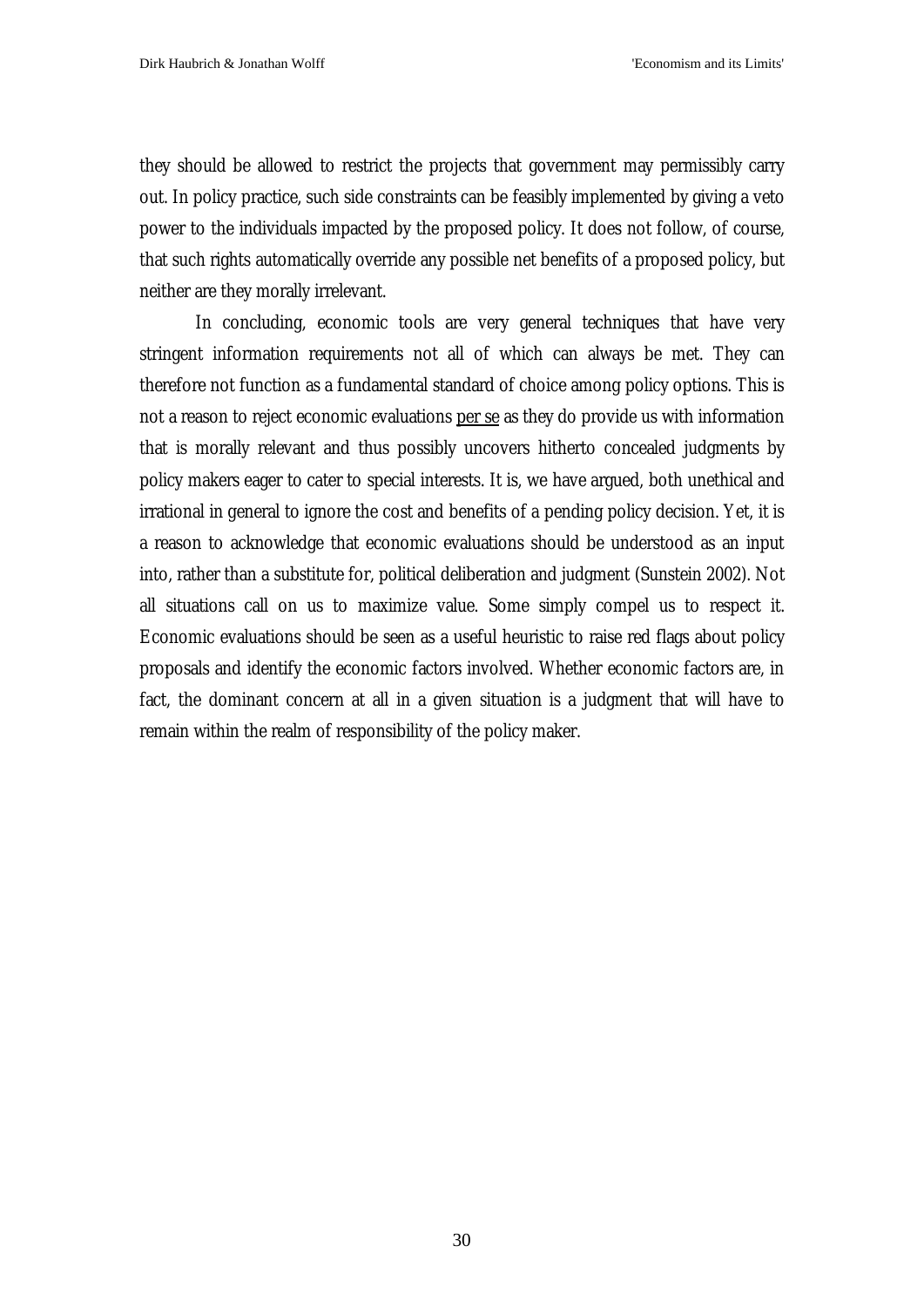#### **REFERENCES**

- Adler, M.D. and Posner, E.A., eds. 2001. *Cost Benefit Analysis Legal, Economic, and Philosophical Perspectives*. Chicago University Press.
- Arrow, K.J. 1963. 'Uncertainty and the Welfare Economics of Medical Care'. *The American Economic Review* 53[5]: 941-73.
- Arrow K., Solow, R., Learner, E., Portney, P., Schuman, H. 1992. *Report of the NOAA Panel on Contingent Valuation*. Washington, D.C: National Oceanic and Atmospheric Administration.
- Bentham, J. 1970. *An Introduction to the Principles of Morals and Legislation.* J.Burns and H.L.A. Hart, eds. London: Athlone Press.
- Bleichrodt, H. and Johannesson, M. 1997. 'An experimental test of the theoretical foundation for rating scale valuations'. *Medical Decision Making*. 17[2]: 208-17.
- Bossert, W. 1991. 'On intra-and inter-personal utility comparisons'. *Social Choice and Welfare*. 8: 207-220.
- Chang, R. 1997. Ed. *Incommensurability, Incomparability, and Practical Reason.* Cambridge, Ma.: Harvard University Press.
- Costanza, R. *et al.* 1997. 'The Value of the world's ecosystem services and natural capital'. *Nature* 387: 253-61.
- Coudouel, A and Hentschel J. 2000. *Poverty Data and Measurement.* Washington DC: World Bank. Available at http://www.worldbank.org/poverty/strategies.
- Diamond, P.A. and Hausman, J. 1993. 'On contingent valuation measurement of nonuse values'. Pp. 170-90, in *Contingent Valuation – A Critical Assessment, ed.* J. Hausman. New York: North Holland.
- Drummond, M.F., Brien, B., Stoddart, G.L., and Torrance, G.W. 1997. *Methods for the Economic Evaluation of Health Care Programmes.*  $2<sup>nd</sup>$  edition. Oxford: Oxford University Press.
- Dworkin, R. 1977. *Taking Rights Seriously.* Cambridge, Ma.: Harvard University Press.
- Elster, J. *Sour Grapes*. Cambridge: Cambridge University Press.
- –– and Roemer, J. 1991. Eds. *Interpersonal Comparisons of Well-being*. Cambridge University Press.
- Glover, J., ed. 1990. *Utilitarianism and its Critics.* New York: MacMillan.
- Gramsci, A. 1971. *Selections from the Prison Notebooks of Antonio Gramsci*. Q. Hoare and G.N. Smith, eds. New York: International Publishers.
- Hanley, N. and Spash, C. 1993. *Cost-Benefit Analysis and the Environment*. Aldershot: Edward Elgar.
- Hardin, R. 1982. *Collective Action.* Baltimore, Md.: John Hopkins University Press.
- Harris J. 1975. 'The Survival Lottery'. *Philosophy* 50: 81-7.
- Hayek, F. 1975. Collectivist Economic Planning: Critical Studies on the Possibilities of Socialism. London: Routledge.
- Henderson, H. 1996. 'Fighting Economism'. *Futures* 28: 580-4.
- HM Treasury 1997. *Appraisal and Evaluation in Central Government: Treasury Guidance*. London: HMSO.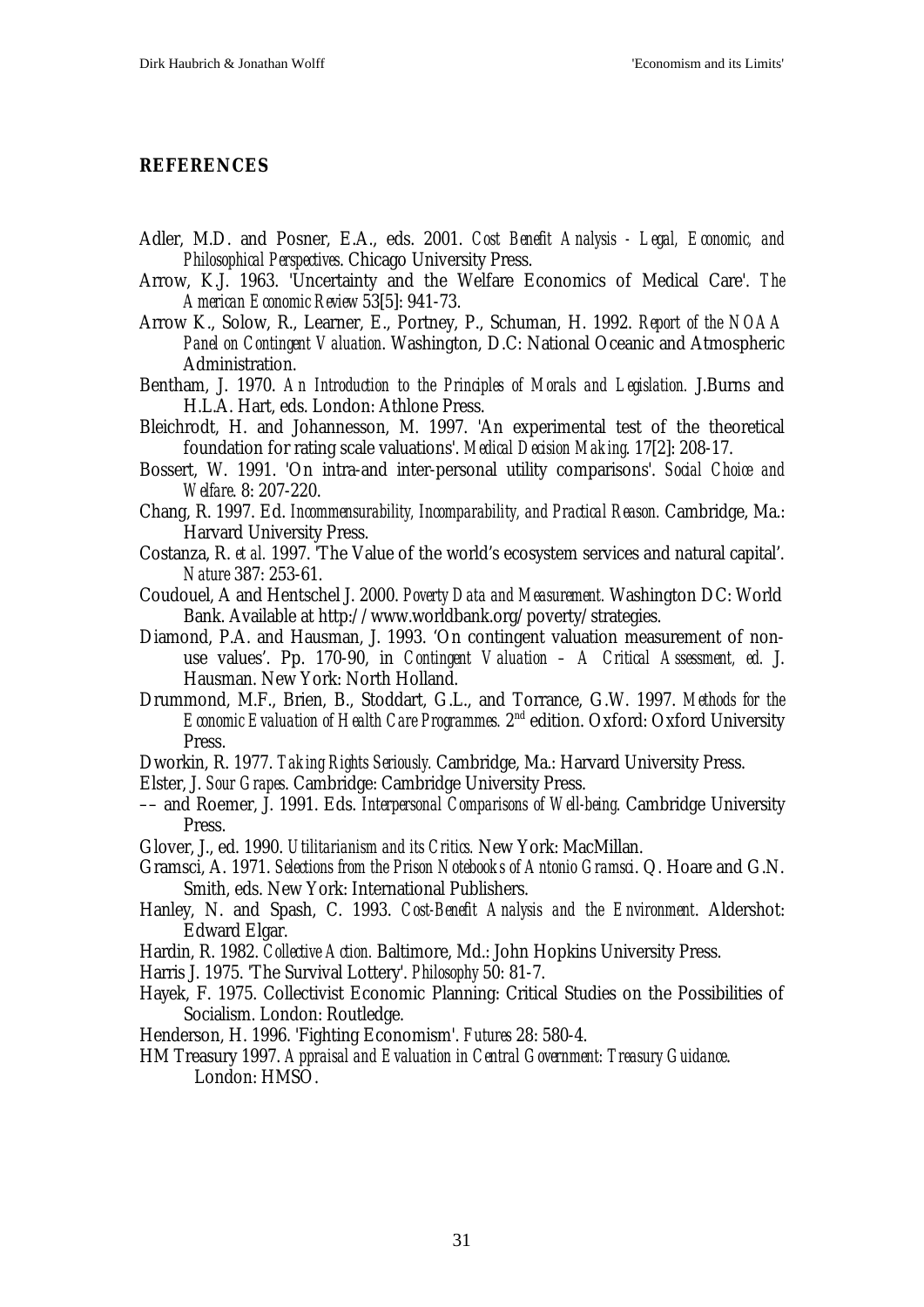- Holland, A. 1995. 'Cost-Benefit Analysis A Philosopher's View'. Pp. 21-38, in *Environmental Valuation – New Perspectives*, eds. K.G. Willis, J.T. Corkindale. Wallingford: CAB.
- Kahneman, D. 2003. 'A Psychological Perspective on Economics'. *American Economic Review* 93: 162-168
- Kneese, A. 1984. *Measuring the Benefits of Clean Air and Water*. Washington: Resources for the Future.
- Kopp, R. 1993. 'Environmental Economics: Not dead but thriving'. *Resources* 111: 7-12.
- ––-, Krupnik, A.J. and Toman, M. 1997. *Cost-Benefit Analysis and Regulatory Reform : An Assessment of the Science and the Art.* Discussion Paper 97-19. Washington: Resources for the Future.
- Kornai, J. 1986. 'The Soft Budget Constraint'. *Kyklos* 39[1]: 3-30.
- Krutilla, J. 1967. 'Conservation Reconsidered'. *American Economic Review*. 57[5]: 777-86.
- Kymlicka, W. 2001. *Contemporary Political Philosophy An Introduction.* Oxford: Oxford University Press.
- Layard, R. and Walters, A.A. 2001, 'Income Distribution', in Layard and Glaister 2001: 179-98.
- ––- and Glaister, S. eds. 2001. *Cost-Benefit Analysis*. 2nd ed. Cambridge University Press.
- Le Grand, J. 1991. *Equity and Choice*. London: Harper Collins.
- Lenin, V.I. 1964, 'A Caricature of Marxism and Imperialist Economism'. in V.I. Lenin, Collected Works Vol 23, 5<sup>th</sup> edition. Moscow: Progress Publishers.
- Leibenstein, H. 1966. 'Allocative Efficiency vs. "X-Efficiency"'*. American Economic Review*. 56: 392-415.
- Lipsey, R.G. and Chrystal K.A. 1999. Principles of Economics.. 9<sup>th</sup> edition. Oxford University Press.
- Marx, K. 1964. *Economic and Philosophic Manuscripts*. New York: International Publishers.
- McLellan, David 2000. *Karl Marx Selected Writings*. Oxford University Press.
- Mishan, E.J. 1972. *Cost-Benefit Analysis.* New York: Praeger.
- Murray, C.J. 1996. 'Rethinking DALYs'. Pp. 1-98. *The Global Burden of Disease*, ed. Christopher J. Murray and Alan D. Lopez. Cambridge, Mass.: Harvard School of Public Health.
- Mooney, G. 1992. *Economics, Medicine, and Health Care*. London: Harvester Wheatsheaf.
- Neumann, J. and Morgenstern O. 1947. *Theories of Games and Economic Behavior. Princeton: Princeton University Press.*
- Nord, E. 1999. *Cost Value Analysis in Health Care: Making Sense of QALYs*. Cambridge: Cambridge University Press.
- Okun, A. 1975. *Equality and Efficiency : The Big Trade Off.* Washington D.C.: Brookings Institution.
- Pearce, D. 1993. *Economic Values and the Natural World.* London: Earthscan.
- PCCRA Presidential/Congressional Commission on Risk Assessment and Risk Management (1997), *Framework for Environmental Health Risk Management*, Vols. 1/2, Washington: USA.
- Radin, M.J. 1996. Contested Commodities: The Trouble with the Trade in Sex, Children, and Body Parts. Cambridge, Ma.: Harvard University Press.
- Rhoads, S.E. 1999. *The Economist's View of the World*, Cambridge University Press.
- Richardson, H.S. 2001. 'The Stupidity of the Cost-Benefit Standard'*.* In Adler and Posner 2001: 135-68.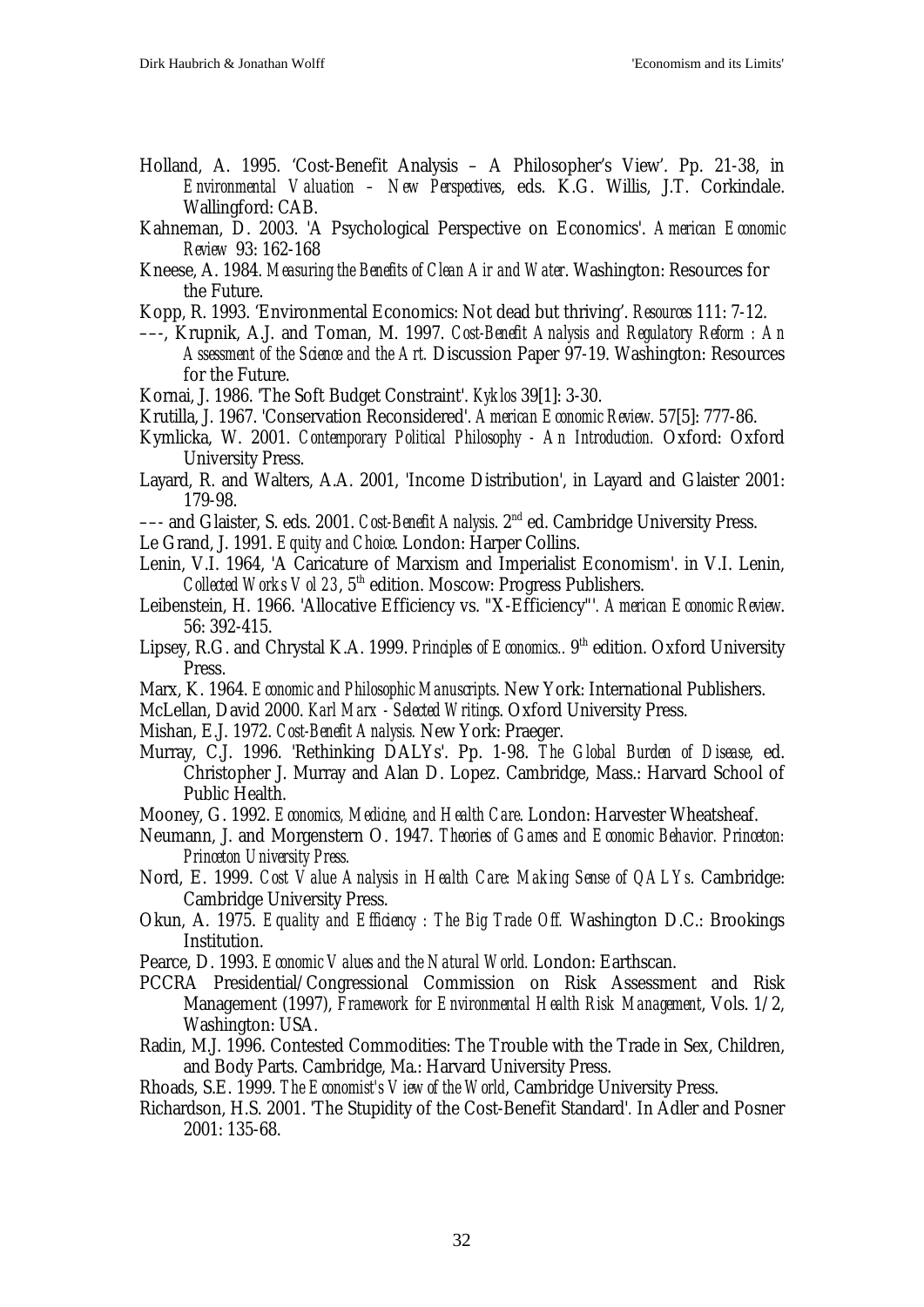- Robbins, L. 1932. The Nature and Significance of Economic Science. London: Macmillan.
- Sagoff, M. 1988. *The Economy of the Earth.* Cambridge University Press.
- Samuelson. P.A. 1948. *Foundations of Economic Analysis*. Cambridge, Ma.: Harvard University Press.
- Scanlon, M. 1991. 'The Moral Basis of Interpersonal Comparison', in Elster and Roemer 1991: 17-44.
- Sen, A. 1987. *On Ethics and Economics..* Oxford: Basil Blackwell.
- Shrader-Frechette K. 1991. *Risk and Rationality Philosophical Foundations for Populist Reforms*. Berkely: University of California Press.
- Smith, A. 1979. *The Wealth of Nations Books I-III*. London: Penguin.
- Smith, V. 1984. ed. *Environmental Policy Under Reagan's Executive Order: The Role of Benefit-cost Analysis*. University of North Carolina Press.
- Sunstein C. 1997. 'Incommensurability and Kinds of Valuation: Some Applications in Law'. Pp. 34-54. In R. Chang ed. *Incommensurability, Incomparability, and Practical Reason.* Cambridge, Ma.: Harvard University Press.
- –– 2002. *Risk and Reason: Safety, Law, and the Environment*. Cambridge University Press.
- Torrance, G. Thomas, W H. and Sackett, D L. 1972. 'A Utility Maximization Model for Evaluation of Health Care Programmes'. *Health Services Research* 7: 118-133.
- Turner, R.K., Pearce, D., and Bateman, I. 1994. *Environmental Economics.* Hemel Hempstead: Harvester Wheatsheaf.
- Tversky, A., Slovic, P. and Kahneman, D. 1990. 'The Causes of preference reversals'. *American Economic Review*. 80[1]: 205-18.
- WHO World Health Organization 2000. *The World Health Report 2000 Health Systems: Improving Performance*. Geneva: World Health Organization.
- Woods, N. 2000. 'Order, Globalization, and Inequality in World Politics'. Pp. 8-35. in A. Hurrell & N. Woods, eds. *Inequality, Globalization, and World Politics.* Oxford University Press.
- Zeckhauser, R. and Schaefer, E. 1968. 'Public Policy and Normative Economic Theory'. Pp. 27-102 in R.A. Bauer and K.J. Gergen, eds., *The Study of Policy Formation.* New York: The Free Press.
- Zeckhauser, R. and Shephard, D. 1976. 'Where now for saving lives?' *Law and Contemporary Problems.* 40(b): 5-45.